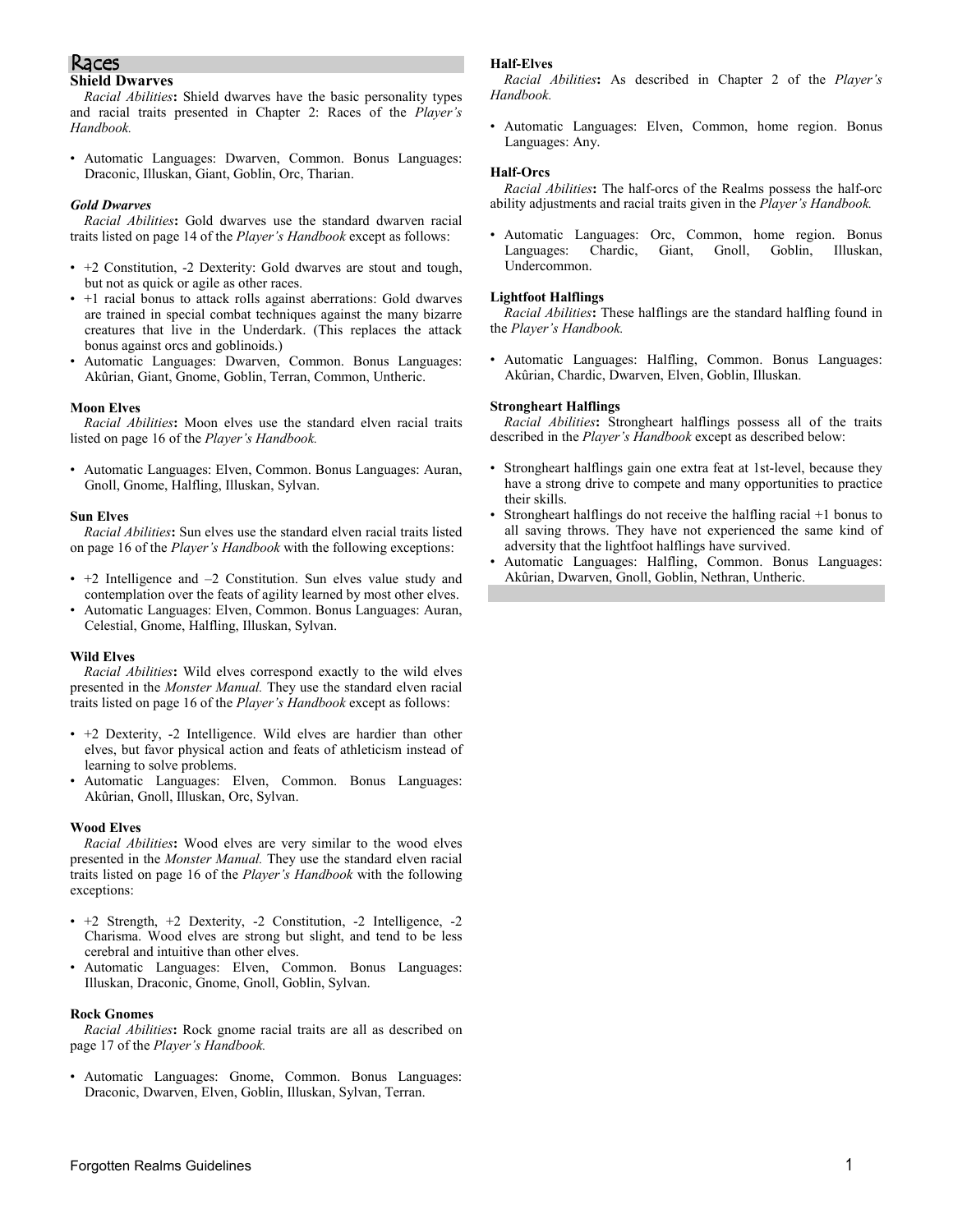# Classes<br><sup>Barbarians</sup>

Barbarians follow the same guidelines as listed in the *Player's Handbook*. No Barbarians may take the Vast as their home region.

# **Bards**

Bards follow the same guidelines as listed in the *Player's Handbook*.

# **Cleric**

Clerics in the Realms function in much the same way as described in the *Player's Handbook*, however, all clerics in the Realms serve a patron deity. It is simply impossible for a person to gain divine power (such as divine spells) without one. You may not have more than one patron deity at a time, although it is possible to change your patron deity if you have a change of heart. You cannot multiclass into another class that requires a patron deity, unless your previous patron deity is an acceptable choice for the new class.

# **Druid**

Like clerics, the druids of Faerûn receive their spells from a particular patron deity, always a deity of nature or animals.

# **Fighter**

Fighters follow the same guidelines as listed in the *Player's Handbook*.

# **Monk**

 Most monks of the Realms are capable of gaining levels in another class before returning to the way of the monk and gaining new levels as monks. This is an exception to the rule on page 40 of the *Player's Handbook.* The descriptions of monastic below specify into which classes their members can multiclass freely. The character may add levels of monk and the listed class without penalty. Violating these expanded limits (by multiclassing into a class not on the order's approved list) ends the monk's development as a monk, as described in the normal rules.

- *Broken Ones (Good):* Dedicated to the service of Ilmater. The Broken Ones can freely multiclass as clerics, divine champions, arcane devotees, divine disciples, hierophants, and divine seekers of Ilmater.
- *Hin Fist (Neutral or Good):* Only Halflings can study to be Monks of the Hin Fist. Monks of the Hin Fist school can multiclass as fighters and rogues and still return to the school and gain levels as monks.
- *Old Order (Neutral, Sometimes Good):* Monks of the Old Order do not worship any deity, thus they can never be raised from the dead. Monks of the Old Order can multiclass freely as rogues, sorcerers, and shadowdancers, but must maintain more monk levels than their combined levels of other classes; failure to do so halts their progression as monks.
- *Shining Hand (Neutral):* Monks of the Shining Hand must have Amn as their home region. Monks of the Shining Hand can multiclass freely as wizards so long as their monk level equals or exceeds their wizard level. If this rule is ever broken, they cannot return to their monk studies.
- *Sun Soul (Good or Neutral):* Monks of the Sun Soul worship Lathander, Selune, or Sune. Members of the Sun Soul School can gain levels in one other class and still progress as a monk as long as their monk level is their highest level. If they ever acquire a third class, they can no longer progress as monks.
- *Yellow Rose (Good, Neutral):* Monks of the Yellow Rose also follow Ilmater. They may multiclass freely as rangers and shadowdancers.
- *Disciples of the Phoenix/Brothers and Sisters of the Pure Flame:* Monks of these two orders worship Kossuth and are LG and LN, respectively. They may multiclass freely as clerics of Kossuth.

#### **Paladin**

 All paladins of the Realms are devoted to a specific deity, chosen at the start of their career as paladins.

Additional information on paladins of some of Faerûn's religions is below. (Churches that have standard paladins are not discussed here.) Note that some faiths allow paladins to gain levels in another class and still return to progression as a paladin, exactly like some orders of monks do.

- *Chauntea:* They may multiclass freely as clerics, divine champions, and divine disciples.
- *Helm:* They may multiclass freely as fighters, clerics, divine champions,and arcane devotees.
- *Ilmater*: They may multiclass freely as clerics, divine champions, divine disciples, and hierophants.
- *Lathander:* They may multiclass freely as clerics, divine champions, divine disciples, and hierophants.
- *Moradin:* They may multiclass freely as clerics, fighters, divine champions, dwarven defenders, and runecasters.
- *Sune:* They can multiclass as divine champions.
- *Torm:* They may multiclass freely as one other class.
- *Tyr:* They may multiclass freely as clerics, fighters, divine champions.
- *Yondalla:* They may multiclass freely as monks or clerics.

# **Ranger**

Unlike clerics, druids, and paladins, rangers of the Realms do not have to choose a patron deity until they reach  $4<sup>th</sup>$  level and acquire divine spellcasting ability (without a patron deity, a ranger cannot cast spells).

It is possible for rangers in the Realms to select an organization as a favored enemy. These rangers receive their favored enemy bonus against agents from that organization, regardless of creature type (so a ranger opposed to the Cult of the Dragon would get the bonus against humans, elves, dracoliches, dragonkin, or any other creature actively in service of the Cult). The bonus applies even if the creature is of the same race as the ranger and he is not evil.

#### **Rogue**

Rogues follow the guidelines as listed in the *Player's Handbook*.

### **Sorcerer**

Sorcerers follow the guidelines as listed in the *Player's Handbook*.

#### **Wizard**

Wizards follow the guidelines as listed in the *Player's Handbook*.

# Forgotten Realms Guidelines 2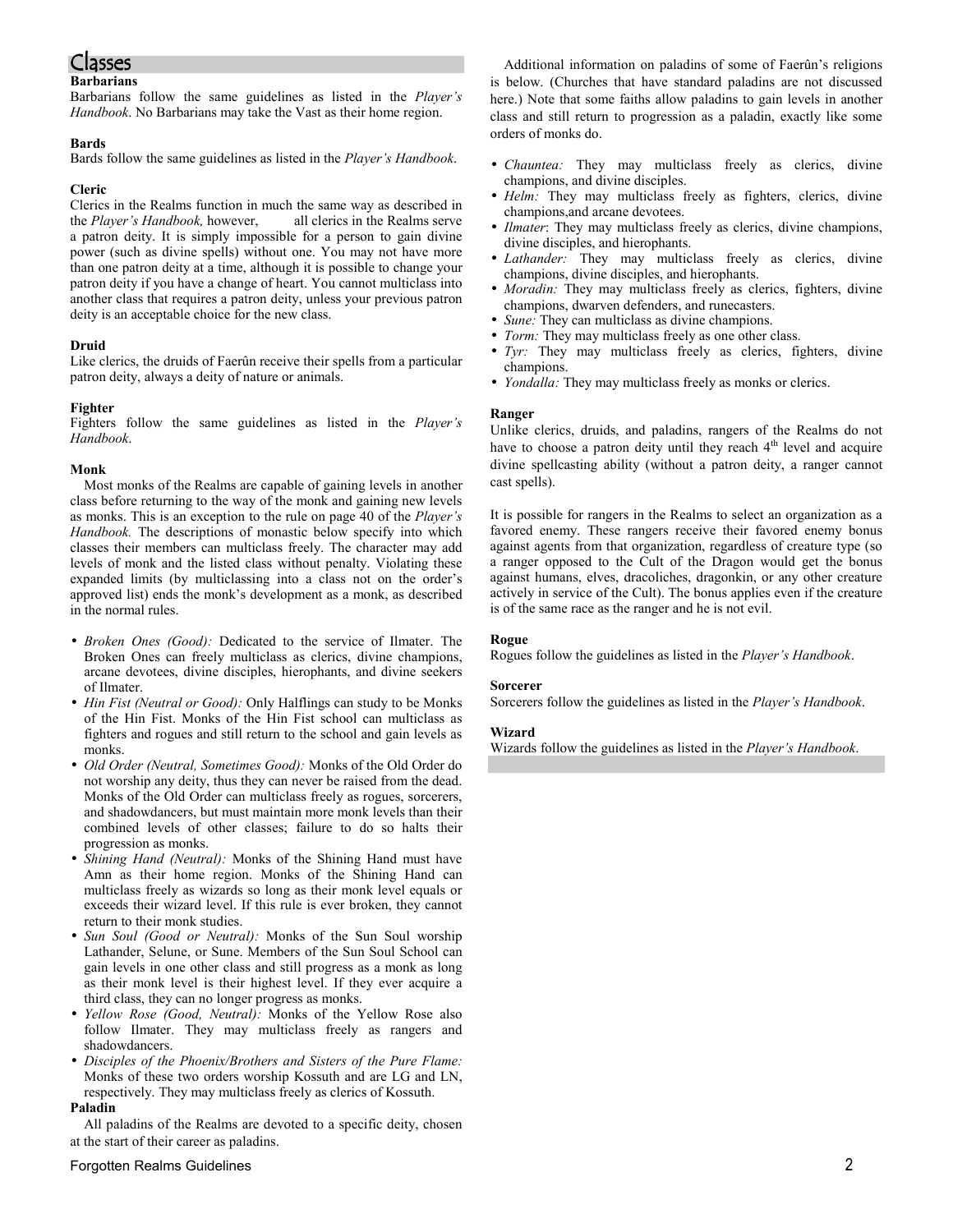Character Region<br>Every character must choose a region. "Region" is a very broad category. In most cases it refers to a political entity, such as the wizard-ruled nation of Thay. In other times, it refers to a geographical area that lacks a central government or well-defined borders, such as the barbarian lands of Narfell. Finally, a region can also be defined as a racial cultural identity, such as gold dwarves. A character can only be from one region, so you cannot get the regional benefits of both Amn and its neighboring nation, Tethyr. However, the nonhuman player character races of Faerûn always have access to their racial regions, even if they choose another region as their point of origin (although they must be a member of an encouraged class for

their race to be able to take a racial regional feat or get its equipment).

If your 1<sup>st</sup>-level character is a member of one of that region's encouraged classes, you are allowed to select regional feats for your character; if your character did not start as an encouraged class from that region, you cannot begin play with one of those regional feats.

 You are still limited by the number of feats available to your character based upon class and race. Once your character qualifies for regional feats for a region, he may select feats for that region at any time he has a feat available.

 Some regions have a listing for the automatic and bonus languages. If present, these replace the languages listed in the *Player's Handbook*.

| <b>Region</b>          | <b>Automatic</b><br><b>Languages</b> | <b>Bonus Languages</b>                                     | <b>Feats</b>                                               |
|------------------------|--------------------------------------|------------------------------------------------------------|------------------------------------------------------------|
| Aglarond               | Aglarondan, Elven                    | Chardic, Draconic, Mulhorandi, Orc,<br>Sylvan, Common      | Discipline, Luck of Heroes, Treetopper                     |
| Amn                    | Common                               | Akûrian, Alzhedo Elven, Giant, Goblin,<br>Illuskan,        | Cosmopolitan, Education, Silver Palm, Street<br>Smart      |
| Anauroch               | Chardic                              | Draconic, Gnoll, Nethran, Orc, Tharian,<br>Common          | Discipline, Survivor                                       |
| Calimshan              | Alzhedo                              | Akûrian, Auran, Draconic, Ignan, Illuskan,<br>Common       | Bloodline of Fire, Mind Over Body, Street Smarts,<br>Thug  |
| Chessenta              | Chessentic                           | Chardic, Draconic, Mulhorandi, Common,<br>Turmic, Untheric | Arcane Schooling, Artist, Education, Street Smarts         |
| Chondalwood            | Akûrian, Halfling                    | Chessentic, Elven, Gnoll, Sylvan, Common,<br>Untheric      | Strong Soul, Treetopper                                    |
| Chult                  | Akûrian                              | Alzhedo, Draconic, Dwarven, Goblin,<br>Sylvan, Common      | Foe Hunter, Survivor                                       |
| Cormyr                 | Common                               | Elven, Gnome, Goblin, Halfling, Orc,<br>Turmic             | Discipline, Education, Foe Hunter, Saddleback              |
| Dalelands              | Common                               | Elven, Giant, Gnome, Orc, Sylvan, Tharian                  | Blooded, Forester, Luck of Heroes, Militia, Strong<br>Soul |
| Damara                 | Chardic                              | Dwarven, Giant, Goblin, Orc, Tharian,<br>Common            | Bullheaded, Foe Hunter, Survivor                           |
| Dragon Coast           | Turmic                               | Akûrian, Chardic, Goblin, Halfling, Orc,<br>Common         | Bullheaded, Silver Palm, Thug                              |
| Dwarf, Gold            | Dwarven, Akûrian                     | Giant, Gnome, Goblin, Terran, Common,<br>Untheric          | Bullheaded, Silver Palm, Smooth Talk, Thunder<br>Twin      |
| Dwarf, Shield          | Dwarven, Common                      | Draconian, Illuskan, Giant, Goblin, Orc,<br>Tharian        | Bullheaded, Foe, Hunter, Survivor, Thunder Twin            |
| Elf, Moon              | Elven, Common                        | Auran, Gnoll, Gnome, Halfling, Illuskan,<br>Sylvan         | Education, Forester, Mind Over Body, Strong Soul           |
| Elf, Sun               | Elven, Common                        | Auran, Celestial, Gnome, Halfling, Illuskan,<br>Sylvan     | Discipline, Education, Mind Over Body, Strong<br>Soul      |
| Elf, Wild              | Elven                                | Akûrian, Gnoll, Illuskan, Orc, Sylvan,<br>Common           | Forester, Strong, Soul, Survivor, Treetopper               |
| Elf, Wood              | Elven, Illuskan                      | Draconic, Gnome, Goblin, Gnoll, Sylvan,<br>Common          | Forester, Foe, Hunter, Strong Soul, Treetopper             |
| Evermeet               | Elven                                | Aquan, Auran, Celestial, Illuskan, Sylvan,<br>Common       | Artist, Courteous Magocracy, Education                     |
| Gnome, Rock            | Gnome, Common                        | Draconic, Dwarven, Goblin, Illuskan,<br>Sylvan, Terran     | <b>Strong Soul</b>                                         |
| <b>Great Dale</b>      | Chardic                              | Giant, Goblin, Nar, Rashemi, Tharian,<br>Common            | Bullheaded, Forester, Silver Palm                          |
| Halfling,<br>Lightfoot | Halfling, Common                     | Akûrian, Chardic, Dwarven, Elven,<br>Illuskan, Goblin      | Smooth Talk, Strong Soul, Stealthy                         |
| Half-orc               | Orc, Common                          | Chardic, Giant, Gnoll, Goblin, Illuskan,<br>Undercommon    | Resist Poison, Stealthy                                    |
| Halruaa                | Nethran                              | Akûrian, Elven, Goblin, Halfling, Common,<br>Untheric      | Arcane Schooling, Magical Training, Court.<br>Magocracy    |
| <b>High Forest</b>     | Illuskan                             | Elven, Gnoll, Goblin, Halfling, Sylvan,<br>Common          | Forester, Treetopper                                       |
| Hordelands             | Tuigan                               | Goblin, Mulhorandi, Nar, Rashemi, Shou,<br>Common          | Horse Nomad, Survivor                                      |

Forgotten Realms Guidelines 3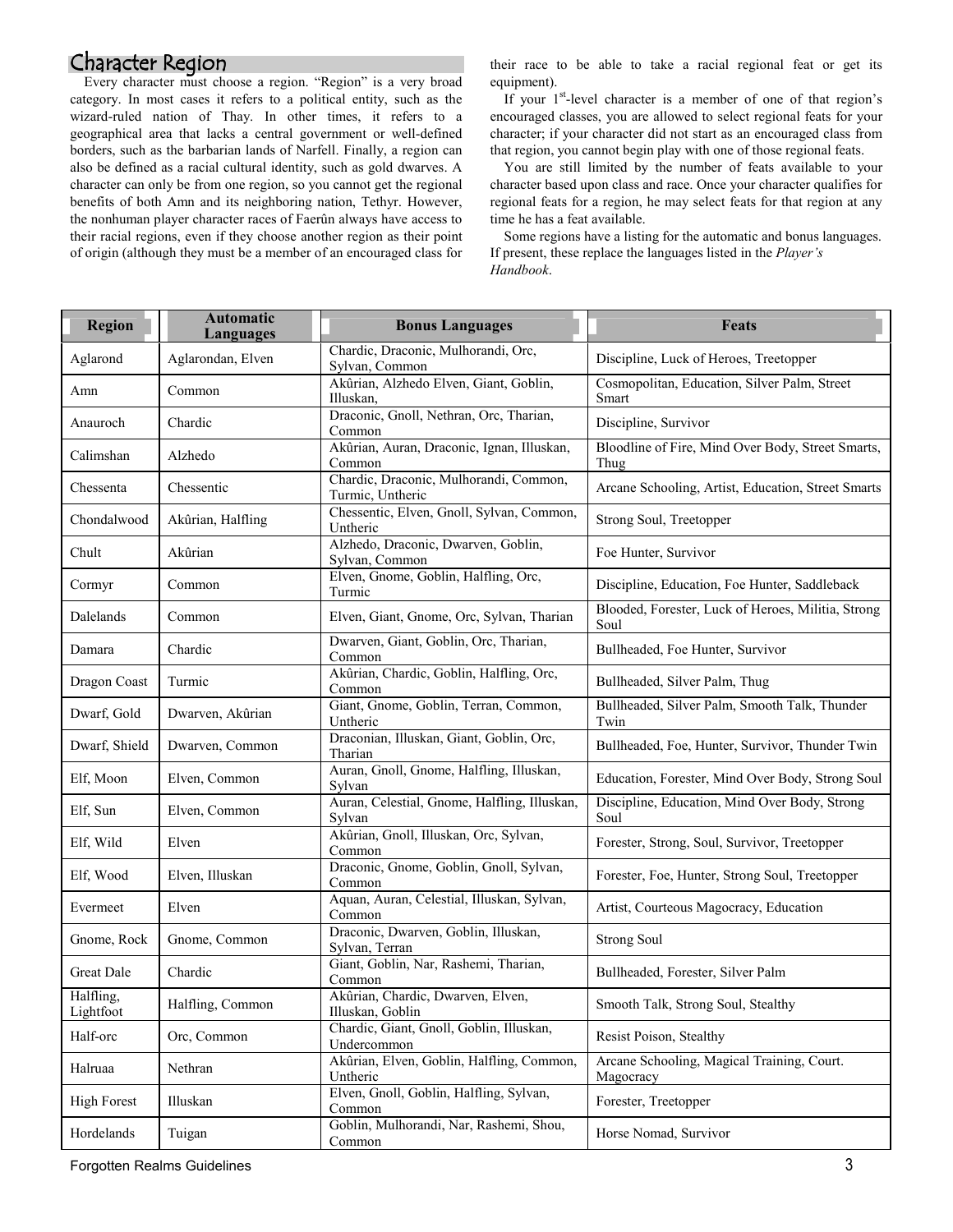| Impiltur              | Chardic           | Dwarven, Giant, Goblin, Nar, Tharian,<br>Common               | Discipline, Mercantile Background, Militia, Silver<br>Palm   |
|-----------------------|-------------------|---------------------------------------------------------------|--------------------------------------------------------------|
| Lake of<br>Steam      | Akûrian           | Alzhedo, Chessentic, Dwarven, Goblin,<br>Common, Turmic       | Foe Hunter, Mercantile Background                            |
| Lantan                | Lantanna          | Akûrian, Alzhedo, Dwarven, Gnome, Ignan,<br>Illuskan          | Mercantile Background                                        |
| Luiren                | Halfling, Akûrian | Dwarven, Gnoll, Goblin, Nethran,<br>Common, Untheric          | Discipline, Militia, Strong Soul                             |
| Moonsea               | Tharian           | Chardic, Draconic, Giant, Goblin, Orc,<br>Common              | Silver Palm, Street Smarts, Thug                             |
| Moonshae<br>Islands   | Illuskan          | Aquan, Elven, Giant, Orc, Sylvan, Common                      | Bullheaded, Strong Soul, Survivor                            |
| Mulhorand             | Mulhorandi        | Aglarondan, Draconic, Chessentic, Goblin,<br>Common, Untheric | Arcane Schooling, Education                                  |
| Narfell               | Nar               | Chardic, Goblin, Orc, Rashemi, Common,<br>Tuigan              | Bullheaded, Saddleback, Survivor                             |
| Nelanther<br>Isles    | Common            | Akûrian, Alzhedo, Goblin, Illuskan,<br>Lantanna, Orc          | Blooded, Thug                                                |
| The North             | Illuskan          | Dwarven, Elven, Giant, Goblin, Tharian,<br>Common             | Foe Hunter, Saddleback, Survivor                             |
| Rashemen              | Rashemi           | Aglarondan, Goblin, Mulhorandi, Nar,<br>Common, Tuigan        | Bullheaded, Ethran, Survivor                                 |
| Sembia                | Common            | Chardic, Chessentic, Gnome, Halfling,<br>Tharian, Turmic      | Education, Mercantile Background, Silver Palm,<br>Twin Sword |
| The Shaar             | Akûrian           | Alzhedo, Dwarven, Gnoll, Nethran,<br>Common, Untheric         | Horse Nomad, Silver Palm, Survivor                           |
| Silverymoon           | Common            | Dwarven, Elven, Giant, Illuskan, Orc,<br>Sylvan               | Blooded, Education, Smooth Talk, Survivor                    |
| Tashalar              | Akûrian           | Alzhedo, Draconic, Illuskan, Orc, Sylvan,<br>Common           | Foe Hunter, Mercantile Background, Snake Blood               |
| Tethyr                | Common            | Alzhedo, Elven, Goblin, Illuskan, Lantanna,<br>Sylvan         | Blooded, Foe Hunter, Luck of Heroes                          |
| Thay                  | Mulhorandi        | Aglarondan, Infernal, Nethran, Rashemi,<br>Common, Untheric   | Discipline, Mind Over Body, Tattoo Focus                     |
| Thesk                 | Nar               | Chardic, Giant, Gnoll, Rashemi, Common,<br>Tuigan             | Mercantile Background, Silver Palm, Smooth Talk              |
| Unther                | Untheric          | Akûrian, Chessentic, Draconic, Mulhorandi,<br>Orc, Common     | Arcane Schooling, Street Smarts, Thug                        |
| Vaasa                 | Chardic           | Abyssal, Giant, Goblin, Orc, Tharian,<br>Common               | Blooded, Foe Hunter, Horse Nomad, Survivor                   |
| The Vast              | Common            | Chardic, Dwarven, Giant, Goblin, Orc,<br>Tharian              | Luck of Heroes, Mercantile Background, Thug                  |
| Vilhon Reach          | Turmic            | Akûrian, Chessentic, Draconic, Elven,<br>Goblin, Common       | Snake Blood, Survivor, Thug                                  |
| Waterdeep             | Common            | Dwarven, Elven, Giant, Goblin, Illuskan,<br>Orc               | Artist, Cosmopolitan, Education, Smooth Talk,<br>Twin Sword  |
| Western<br>Heartlands | Common            | Elven, Giant, Goblin, Illuskan, Orc, Turmic                   | Bullheaded, Saddleback, Survivor                             |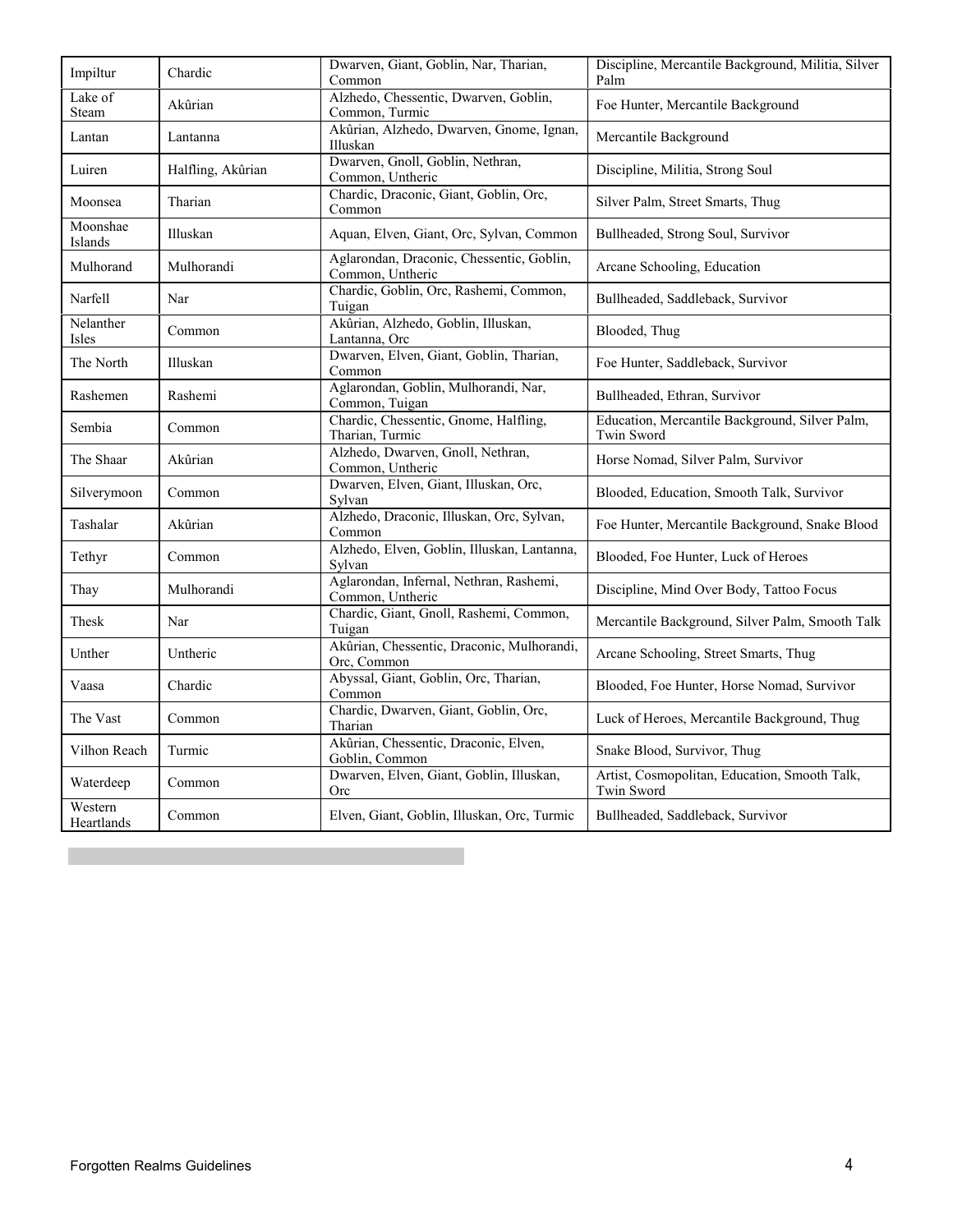**Feats**<br>Almost every rogue or fighter from the mythical land of Halruaa knows just a bit of magic. In Sembia, Waterdeep, and the dark cities of the drow, duelists teach the beautiful and deadly twin sword fighting style. Common-born rangers and druids of the Dalelands are known for their oddly fortuitous luck and their perseverance in the face of terrible peril. It seems that any adventurer exploring the deadly ruins and perilous wildernesses of Faerûn possesses a little specialized training or a knack common to the lands in which he grew up.

The feats in this chapter supplement the feat listing in the *Player's Handbook* and follow all of the rules in that book for determining how many may be chosen and how often a character may do so. In addition, some of these new feats possess an additional prerequisite: the appropriate character region, as described in the previous section.

 Some of the regional feats are listed as [General, Fighter]. This means a fighter character can use his bonus feat to acquire one of those feats. However, the character still needs to qualify for that region in order to take the feat, either by beginning play as a character of a class preferred in that region, or by acquiring 2 ranks in Knowledge (local) for that region.

#### **Arcane Schooling** [General]

In your homeland, all who show some skill at the Art may receive training as a wielder of magic. Many characters know something of the ways of the bard, the sorcerer, or the wizard.

*Regions:* Chessenta, Halruaa, Mulhorand, Unther

*Benefit:* Choose one arcane spellcasting class. This class is a favored class for you in addition to any other favored class you select. For example, a multiclassed human fighter/rogue could add levels of wizard without incurring any experience penalty for multiclassing in three classes.

*Special:* You may only take this feat as a 1st-level character.

#### **Artist** [General]

You hail from a region where the arts, philosophy, and music have a prominent place in society.

*Region:* Chessenta, Evermeet, Waterdeep

*Benefit:* You gain a +2 bonus to all Perform checks and to one Craft skill that involves art (your choice) such as calligraphy, painting, sculpture, or weaving.

#### **Blooded** [General]

You know what it means to fight for your life, and the value of quick wits and quicker reactions when blades are bared and deadly spells chanted. Enemies find it difficult to catch you off-guard.

*Regions:* Dalelands, Nelanther Isles, Silverymoon, Tethyr, Vaasa.

*Benefit:* You get a  $+2$  bonus to Initiative and a  $+2$  bonus to all Spot checks.

#### **Bloodline of Fire** [General]

You are descended from the efreet who ruled Calimshan for two millennia. The blood of these fire-spirits runs thick in your veins.

*Region:* Calimshan.

*Benefit:* You receive a +4 bonus to saving throws against fire effects. You also add +2 to the Difficulty Class of saving throws for of any sorcerer spells with the fire descriptor that you cast. This benefit stacks with the Spell Focus feat if the spell you cast is from your chosen school.

*Special:* You may only take this feat as a 1st-level character.

#### **Bullheaded** [General]

The stubbornness and determination of your kind is legendary. You are exceptionally headstrong and difficult to sway from your intended course.

*Regions:* Damara, Dragon Coast, Gold Dwarf, Gray Dwarf, The Great Dale, Moonshaes, Narfell, Rashemen, Shield Dwarf, Western Heartlands.

*Benefit:* You receive a  $+1$  bonus to Will saves and a  $+2$  bonus to Intimidate checks.

# Forgotten Realms Guidelines 5

# **Cosmopolitan** [General]

Your exposure to the thousand forking paths of the city has taught you things you ordinarily would never have uncovered.

*Regions:* Amn, Waterdeep.

*Benefit:* Choose a nonrestricted skill you do not have as a class skill. You gain a +2 bonus on all checks with that skill, and that skill is always considered a class skill for you.

*Special:* You may take this feat multiple times. Its effects do not stack. Each time you take the feat, it applies to a new skill.

#### **Courteous Magocracy** [General]

You were raised in a land where mighty wizards order affairs. In lands where powerful spellcasters are common, cautious courtesy is the norm and everyone has an eye for magical goods.

*Region:* Evermeet, Halruaa.

*Benefit:* You receive a +2 bonus to all Diplomacy and Spellcraft checks.

#### **Create Portal** [Item Creation]

Faerûn is riddled with networks of *portals*, ancient devices that instantaneously transport those who know their secrets from one locale to another. You have learned the ancient craft of creating these potent magical devices.

*Prerequisite:* Craft Wondrous Item

*Benefit:* You can create any portals whose prerequisites you meet. Crafting a portal takes 1 day for each 1000 gp in its base price. To craft a portal, you must spend 1/25 of its base price in XP and use up raw materials costing half of this base price. See Chapter 2: Magic for details of portal creation.

 Some portals incur extra costs in material components or XP as noted in their descriptions. These costs are in addition to those derived from the portal's base price.

#### **Daylight Adaptation** [General]

Through long exile from the shadowed homelands of your kind, you have learned to endure the painful sunlight of the surface world.

*Region:* Gray Dwarf or Drow Elf.

*Benefit:* If you are a type of creature that suffers circumstance penalties when exposed to bright light (such as drow elf or duergar), you no longer suffer those penalties, whether the light comes from natural or magical sources of illumination.

#### **Delay Spell** [Metamagic]

You can cast spells that take effect after a short delay of your choosing.

*Prerequisite:* Any other metamagic feat.

*Benefit:* A delayed spell doesn't activate until 1 to 5 rounds after you finish casting it. You determine the delay when casting the spell, and it cannot be changed once set. The spell activates just before your turn on the round you designate. Only area, personal, and touch spells may be affected by this feat.

Any decisions you would make about the spell, including attack rolls, designating targets, or determining or shaping an area, are decided when the spell is cast. Any effects resolved by those affected by the spell, including saving throws, are decided when the spell triggers. If conditions change between casting and effect in such a fashion as to make the spell impossible—for example, the target you designate leaves the spell's maximum range or area of effect before it goes off—the spell fails.

 A delayed spell may be dispelled normally during the delay, and can be detected normally in the area or on the target with spells such as *detect magic.* A delayed spell uses up a spell slot three levels higher than the spell's actual level.

#### **Discipline** [General*]*

Your people are admired for their single-minded determination and clarity of purpose. You are difficult to distract by spell or blow.

*Regions:* Aglarond, Anauroch, Cormyr, Impiltur, Luiren Halfling, Sun Elf, Thay.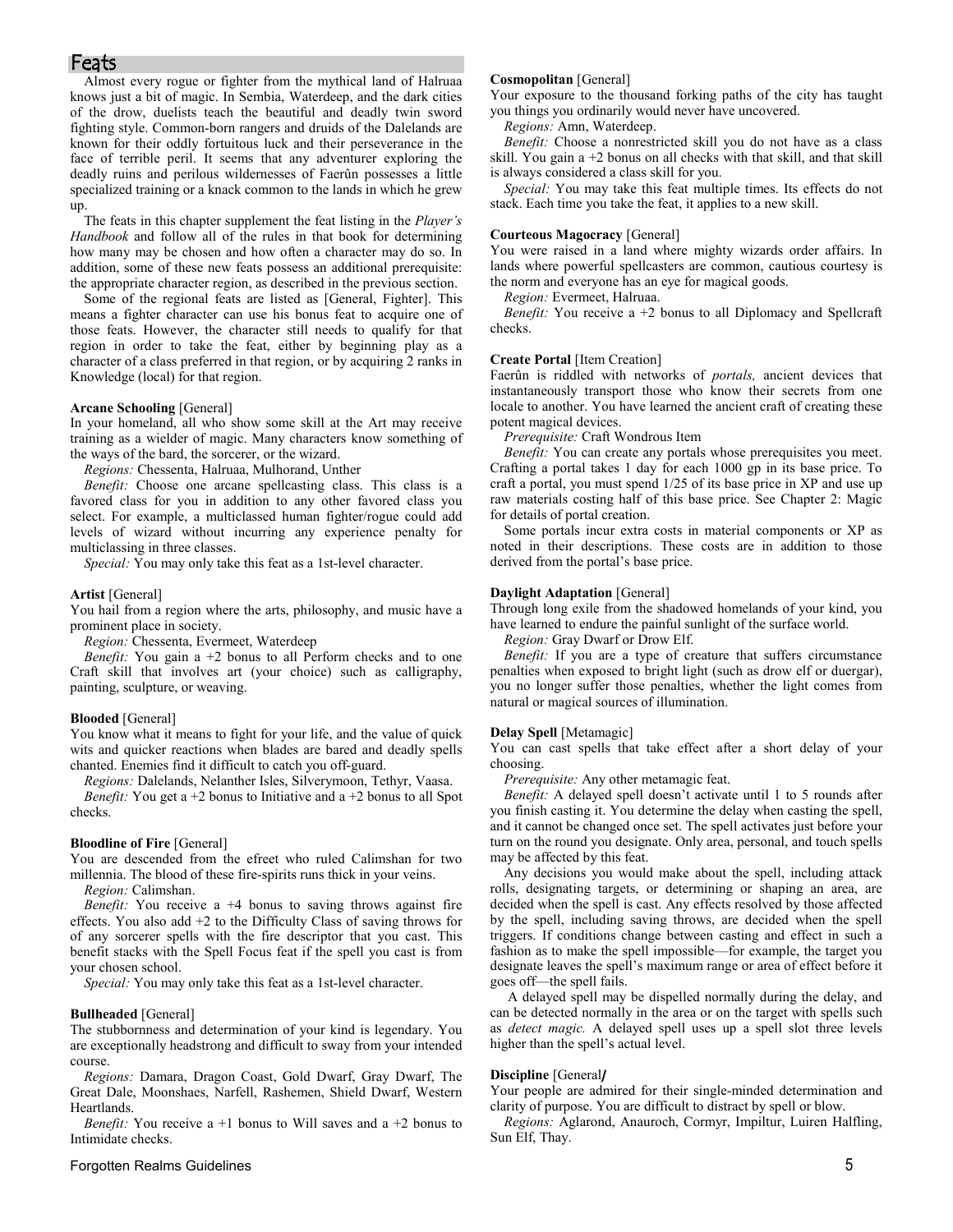*Benefit*: You gain a  $+1$  bonus to Will saves and a  $+2$  bonus to Concentrate checks.

#### **Education** [General]

Some lands hold the pen in higher regard than the sword. In your youth you received the benefit of several years of more-or-less formal schooling.

*Regions:* Amn, Chessenta, Cormyr, Evermeet, Moon Elf, Mulhorand, Sembia, Silverymoon, Sun Elf, Waterdeep.

*Benefit:* All Knowledge skills are class skills for you. You receive a +1 bonus to two Knowledge skills.

*Special:* You may only take this feat as a 1st-level character.

#### **Foe Hunter** [Fighter, General]

In lands threatened by evil nonhumans, many warriors learn ways to fight effectively against these creatures. You have served as a member of a militia or military unit devoted to protecting your home from the fierce raiders who trouble the area.

*Regions:* Chult, Cormyr, Damara, the Lake of Steam, the North, the Moonsea, Shield Dwarf, Tashalar, Tethyr, Vaasa, Wood Elf.

*Benefit:* Your homeland dictates the type of foe you have trained against. When fighting monsters of that race, you gain a  $+1$  bonus to damage rolls with melee attacks and ranged weapons at ranges of up to 30 feet, and you act as if you had the Improved Critical feat for the weapon you are using. This does not stack with the Improved Critical feat, but does stack with the ranger's favored enemy bonus.

 Special: In Cormyr, Damara, Tethyr, Vaasa, or as a Shield Dwarf, your traditional foes are goblinoids-goblins, hobgoblins, and bugbears. In Chult and Tashalar, this feat applies to lizard-folk and yuan-ti. Wood elves train against gnolls. In the Lake of Steam, the North, and the Moonsea, this feat applies to orcs and half-orcs.

You may take this feat multiple times; its effects do not stack. Each time you take the feat you must qualify for learning regional feats in a land that hunts a different creature than that specified by the regional feat you already have.

#### **Forester** [General]

Faerûn's great forests stretch for hundreds of miles across the northlands. You are knowledgeable about the secrets of the forest and wise in its ways.

*Regions:* Dalelands, The Great Dale, The High Forest, Moon Elf, Wild Elf, Wood Elf, Ghostwise Halfling.

*Benefit:* You receive a +2 bonus to all Healing checks due to your knowledge and use of woodland herbs, and a +2 bonus to all Wilderness Lore checks.

#### **Greater Spell Focus** [General]

Choose a school of magic to which you already have applied the Spell Focus feat. Your magic spells of that school are even more potent than normal.

*Prerequisite:* Spell Focus

*Benefit:* Add +4 to the DC for all saving throws against spells from the school of magic you select to focus on. This overlaps (does not stack with) the bonus from Spell Focus.

*Special***:** You can gain this feat multiple times. Its effects do not stack. Each time you take the feat, it applies to a new school of magic.

## **Greater Spell Penetration** [General]

Your spells are especially potent, defeating spell resistance more readily than normal.

*Prerequisite:* Spell Penetration

*Benefit:* You get a +4 bonus to caster level checks (1d20+caster level) to beat a creature's spell resistance. This overlaps (does not stack with) the bonus from Spell Penetration.

#### *Horse Nomad* [Fighter, General]

You have been raised in a culture that relies upon riding and shooting for survival.

*Regions:* Hordelands, Vaasa, the Shaar

Forgotten Realms Guidelines 6

*Benefit:* You get Martial Weapon Proficiency (composite short bow) and a +2 bonus on all Ride checks.

### **Improved Counterspell** [General]

You understand the nuances of magic to such an extent that you can counter your opponents' spells with great efficiency.

*Prerequisite:* Counterspell

*Benefit:* When counterspelling, instead of using the exact spell you are trying to counter, you may use a spell of the same school that is one or more levels higher than the target spell.

#### **Improved Familiar** [General]

So long as you are able to acquire a new familiar, you may choose your new familiar from a nonstandard list.

*Prerequisite:* See text.

*Benefit:* When choosing a familiar, the following creatures are also available to you. You may choose a familiar with an alignment up to one step away on each of the alignment axes (lawful through chaotic, good through evil).

| <b>Kind of Familiar</b>              | <b>Arcane Spellcaster</b><br><b>Level Required</b> |
|--------------------------------------|----------------------------------------------------|
| Cat, tressym <sup>††</sup> [neutral] |                                                    |
| Flying monkey†† [neutral]            | 5                                                  |
| Pseudodragon [neutral good]          |                                                    |
| Formian worker [lawful neutral]      |                                                    |
| Shocker lizard [neutral]             | 5                                                  |
| Stirge [neutral]                     | 5                                                  |

ÜÜThese two familiars will not be available until the *Forgotten Realms Book* is available.

The improved familiar is magically linked to its master just like a normal familiar. The familiar uses the basic statistics for a creature of its kind, as given in the *Monster Manual* with these exceptions:

Hit Dice: Treat as the master's level (for effects related to Hit Dice, but not for rolling hit points). Use the familiar's normal total if it is higher.

Hit Points: One-half the master's total, rounded down or the familiar's normal total, whichever is higher.

Attacks: Use the master's base attack bonus or the familiar's, whichever is better. Use the familiar's Dexterity or Strength modifier, whichever is greater, to get the familiar's melee attack bonus with unarmed attacks. Damage equals that of a normal creature of that kind.

*Special Attacks:* The familiar has all the special attacks of its kind.

*Special Qualities:* The familiar has all the special qualities of its kind.

*Saving Throws:* The familiar uses the master's base save bonuses if they're better than the familiars.

*Skills:* Use the normal skills for a creature of the its kind.

*Familiar Special Abilities:* Use Table 3-19 in the *Player's Handbook* to determine additional abilities, as you would a normal familiar.

#### **Innate Spell** [Special]

You have mastered a spell so thoroughly you can now cast it as a spell-like ability.

*Prerequisites:* Quicken Spell, Silent Spell, Still Spell.

*Benefit:* Choose a spell you can. You can now cast this spell at will as a spell-like ability, once per round, without needing to prepare it. One spell slot 8 levels higher than the innate spell is permanently used to power it (note that spell slots above level 9 can be achieved with the rules in the upcoming High Level Campaigns book). If the innate spell has an XP component, you pay the XP cost each time you use the spell-like ability. If the innate spell has a focus, you must have the focus to use the spell-like ability. If the innate spell has a costly material component (see the spell description) you use an item worth 50 times that cost to use as a focus for the spell-like ability.

 Since an innate spell is a spell-like ability and not an actual spell, a cleric cannot convert it to a cure spell or an inflict wounds spell, nor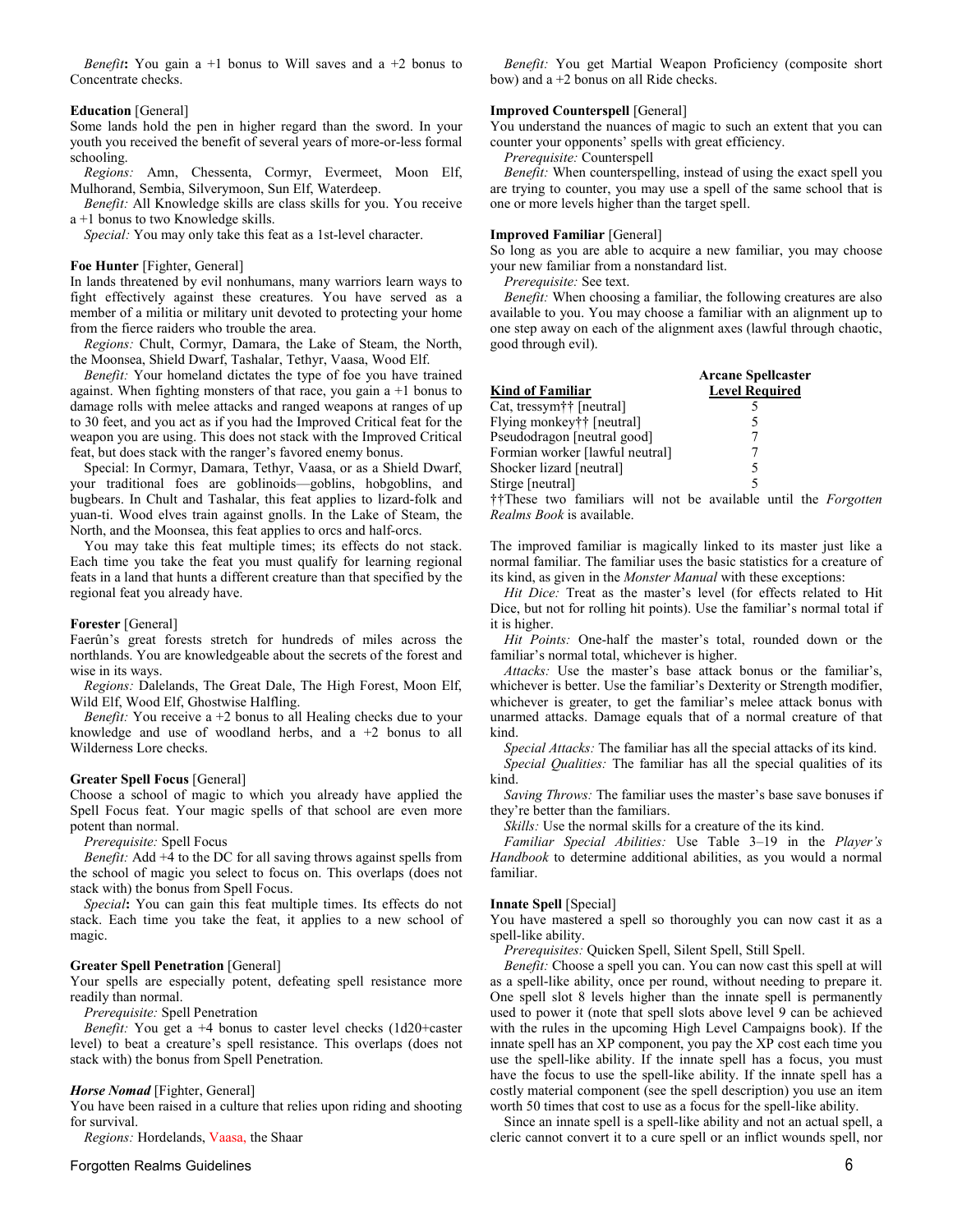can it be converted to a signature spell. Divine spellcasters that become unable to cast divine spells cannot use divine innate spells.

*Special***:** You can choose this feat more than once, selecting another spell each time. You have to pay the costs in spell slots, focuses, and material components for each innate spell you acquire.

#### **Inscribe Rune** [Item Creation]

You can create magical runes that hold spells until triggered.

*Prerequisite:* Intelligence 13+, appropriate Craft skill, divine spellcaster level 3rd+.

*Benefit:* You can cast any divine spell you have prepared as a rune. The caster must have prepared the spell to be scribed and must provide any material components or focuses the spell requires. If casting the spell would reduce the caster's XP total, he pays the cost upon beginning the rune in addition to the XP cost for making the rune itself. Likewise, material components are consumed when he begins writing, but focuses are not. (A focus used in casting a rune can be reused.) See the Rune Magic section in Chapter 2: Magic for the details of runes and rune magic.

 A single object of medium size or smaller can hold only one rune. Larger objects can hold one rune per 25 square feet (an area 5 feet square) of surface area. Runes cannot be placed on creatures. The rune has a base price of the spell level  $\times$  caster level  $\times$  100 gp (a 0level spell counts as 1/2 level). You must spend 1/25 of its base price in XP and use up raw materials costing half this base price. A rune's market value equals its base price.

#### **Luck of Heroes** [General*]*

Your land is known for producing heroes. Through pluck, determination, and resilience, your people survive when no one expects them to come through.

*Regions:* Aglarond, Dalelands, Tethyr, the Vast.

*Benefit:* You receive a +1 luck bonus to all saving throws.

#### **Magical Artisan** [General]

You have mastered the method of creating a certain kind of magic item.

*Prerequisite*: Any item creation feat.

*Benefit:* Each time you take this feat, choose one item creation feat you know. When determining your cost in XP and raw materials for creating items with this feat, multiply the base price by 75%.

*Special:* You may gain this feat multiple times. Each time you take the feat, it applies to a new item creation feat.

#### *Magical Training* [General*]*

You come from Halruaa, a half-legendary land where basic magic is taught to all with the aptitude for it. Every craftsman and laborer, it seems, knows a cantrip or two to ease her work.

*Prerequisite:* Intelligence 10+

*Region:* Halruaa.

*Benefit:* You may cast the 0-level arcane spells *daze, dancing lights,* and *mage hand* once per day each. You suffer spell failure penalties for wearing armor. You are treated as a 1st-level caster for all spell effects dependent on level (range, duration, etc.). This stacks with any arcane spellcaster levels you have.

*Special:* You may only take this feat as a 1st-level character.

#### **Mercantile Background** [General]

Powerful trading costers and craftsman's guilds control the wealth and commerce of Faerûn's lands. You come from a family that excels at a particular trade, and knows well the value of any kind of trade good or commodity.

*Regions:* Gray Dwarf, Impiltur, Lake of Steam, Lantan, Sembia, Svirfneblin, Tashalar, Thesk, the Vast.

*Benefit:* You gain a +2 bonus to all Appraise checks and a +2 bonus to skill checks in the Craft or Profession skill of your choice.

#### **Militia** [General*]*

You served in a local militia, training with weapons suitable for use on the battlefield.

*Region:* Dalelands, Impiltur, Luiren

*Benefit:* You get Martial Weapon Proficiency (longbow) and Martial Weapon Proficiency (longspear). In Luiren, this feat applies to Martial Weapon Proficiency (short bow) and Martial Weapon Proficiency (shortsword) instead of longbow and longspear.

#### **Mind Over Body** [General]

The arcane spellcasters of some lands have learned to overcome the frailties of the body with the unyielding power of the mind.

*Regions:* Calimshan, Moon Elf, Sun Elf, Thay.

*Benefit:* At first level, you may use your Intelligence modifier instead of your Constitution modifier to determine bonus hit points. You gain +1 hit point every time you learn a metamagic feat.

*Special:* You may only take this feat as a 1st-level character.

#### **Persistent Spell** [Metamagic]

You make one of your spells last all day.

*Prerequisite:* Extend Spell

*Benefit:* A persistent spell has a duration of 24 hours. The persistent spell must have a personal range or a fixed range (for example, *comprehend languages* or *detect magic*). You are still required to concentrate on spells such *detect magic* and *detect thoughts* to use their effects. Concentration on such a spell is a standard action that does not provoke an attack of opportunity. A persistent spell uses up a spell slot four levels higher than the spell's actual level.

#### **Prepare Spell** [Metamagic]

You can prepare an arcane spell ahead of time just as a wizard does.

*Prerequisite:* You must be able to cast arcane spells as a bard or sorcerer before you can select this feat.

*Benefit:* You are able to prepare one or more spells each day as a wizard does. If you are a sorcerer or a bard, this means that you can prepare a spell with a metamagic feat ahead of time, instead of casting it as a full-round action.

The prepared spell remains in your mind until cast and occupies one of your spell slots until you cast it or change it. The prepared spell uses a spell slot of the spell's actual level, plus any modifiers for other metamagic feats (in other words, this feat does not alter the slot the spell uses beyond what the other metamagic feats add to it).

#### **Resist Poison** [General]

Over years, some among your people carefully expose themselves to poisons in controlled dosages in order to build up immunity to their effects. A few are thereby weakened, but the strong adjust.

*Regions***:** Gray Dwarf, half-orc, orc.

*Benefit:* You get a +4 bonus to Fortitude saving throws against poison.

*Special:* You may only take this feat as a 1st-level character.

#### **Saddleback** [Fighter, General]

Your people are as comfortable riding as walking.

*Regions:* Cormyr, Narfell, the North, Western Heartlands.

*Benefit:* During your action you can use a 5-foot step to shift from the front to the back of your mount (or vice versa) provided that your mount is a warhorse or warpony. You receive a +2 bonus on all Ride checks.

#### **Signature Spell** [Metamagic]

You are so familiar with a mastered spell that you can convert other prepared spells into that spell.

*Prerequisite:* Spell Mastery

*Benefit:* Each time you take this feat, choose a spell you have mastered with Spell Mastery. You may now convert prepared arcane spells of that spell's level or higher into that signature spell like a good cleric spontaneously casts prepared spells as cures.

*Special:* You may gain this feat multiple times. Each time you take the feat, it applies to a new mastered spell.

## **Silver Palm** [General]

Your culture is based on haggling and the art of the deal.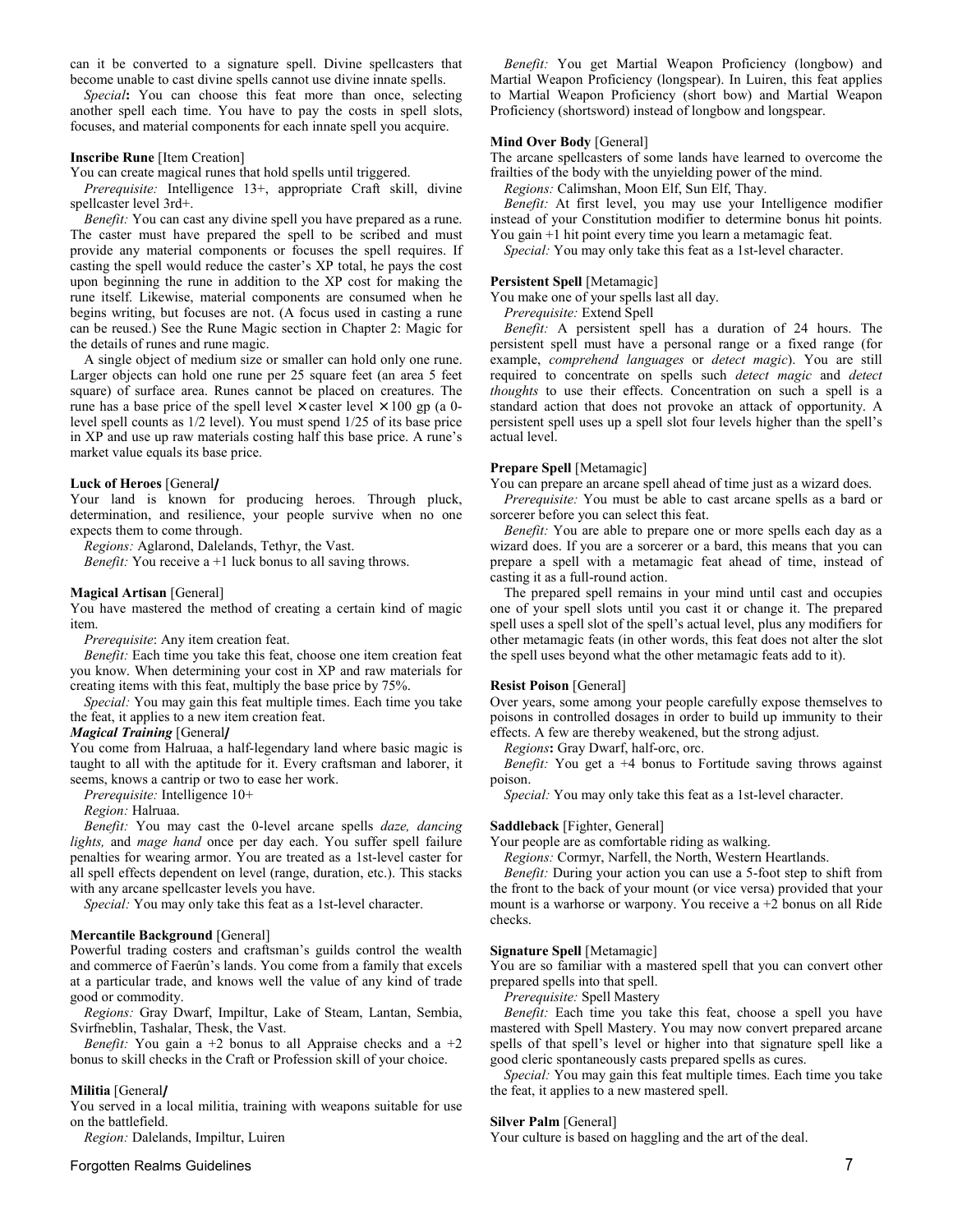*Regions:* Amn, Dragon Coast, Great Dale, Gold Dwarf, Gray Dwarf, Impiltur, Moonsea, Sembia, the Shaar, Thesk, Vilhon Reach. *Benefit:* You get a +2 bonus on all Appraise and Bluff checks.

#### **Smooth Talk** [General]

Your people are accustomed to dealing with strangers and foreigners without needing to draw weapons to make their point.

*Regions:* Gold Dwarf, Lightfoot Halfling, Silverymoon, Thesk, Waterdeep.

*Benefit:* You gain a +2 bonus on all Diplomacy and Sense Motive checks.

#### **Snake Blood** [General]

The taint of the yuan-ti runs in your veins. No outward signs give away your heritage, but you are something more—or less—than entirely human.

*Regions:* Tashalar the Vilhon Reach.

*Benefit:* You get a  $+2$  bonus to Fortitude saving throws against poison and a +1 bonus to all Reflex saving throws.

*Special:* You may only take this feat as a 1st-level character.

#### **Spellcasting Prodigy** [General]

You have an exceptional gift for magic.

*Benefit:* For the purpose of determining bonus spells and the saving throw DCs of spells you cast, treat your primary spellcasting ability score (Charisma for bards and sorcerers, Wisdom for divine spellcasters, Intelligence for wizards) as 2 points higher than its actual value. If you have more than one spellcasting class, the bonus applies to only one of those classes.

*Special***:** You may only take this feat as a 1st-level character. If you take this feat more than once (for example, if you are a human or another type of creature that gets more than one feat at 1st level), it applies to a different spellcasting class each time. You can take this feat even if you don't have any spellcasting classes yet.

#### **Stealthy** [General]

Your people are known for their stealthiness.

*Regions:* Drow, half-orc, any halfling.

*Benefit:* You gain a +2 bonus to all Hide and Move Silently checks.

#### **Street Smarts** [General]

You have learned how to keep informed, ask questions, and interact with the underworld without raising suspicion.

*Regions:* Amn, Calimshan, Chessenta, Moonsea, Unther.

*Benefit:* You get a +2 bonus on all Bluff and Gather Information skill checks.

#### **Strong Soul** [General]

The souls of your people are hard to separate from their bodies.

*Regions:* Chondalwood, Dalelands, Gnome, Luiren Halfling, Moon Elf, Moonshaes, Northern Halfling, Sun Elf, Svirfneblin, Wild Elf, Wood Elf.

*Benefit:* You get a +1 bonus to all Fortitude and Will saves and an additional +1 bonus to saving throws against level drains and death effects.

#### **Survivor** [General]

Your people thrive in regions that others find uninhabitable, and excel at uncovering the secrets of the wilderness and surviving to tell the tale.

*Regions:* Anauroch, Chult, Damara, Drow, Hordelands, Moonshaes, Narfell, the North, the Shaar, Ghostwise Halfling, Rashemen, Shield Dwarf, Silverymoon, Svirfneblin, Vaasa, Vilhon Reach, Western Heartlands, Wild Elf.

*Benefit:* You get a  $+1$  bonus to Fortitude saves and a  $+2$  bonus to all Wilderness Lore checks.

#### **Tattoo Focus** [Special]

You bear the powerful magical tattoos of a Red Wizard of Thay.

Forgotten Realms Guidelines 8

*Prerequisite:* Specialized in a school of magic. *Region:* Thay.

*Benefit:* Add +1 to the Difficulty Class for all saving throws against spells from your specialized school. You get a +1 bonus to caster level checks (1d20+caster level) to beat a creature's spell resistance when casting spells from that school.

*Special:* Only characters with the Tattoo Focus feat can participate in Red Wizards' Circles.

#### **Thug** [General]

Your people know how to get the jump on the competition and push other people around. While others debate, you act.

*Regions:* Calimshan, Dragon Coast, Moonsea, Pirate Isles, Unther, the Vast, Vilhon Reach.

*Benefit:* You get a  $+2$  bonus on Initiative checks, and a  $+2$  bonus on Intimidate checks.

#### **Treetopper** [General]

Your people are at home in the trees and high places, daring falls that paralyze most other folk in abject terror.

*Regions:* Aglarond, Chondalwood, High Forest, Wild Elf, Wood Elf, Ghostwise Halfling.

*Benefit:* You get a +2 bonus to all Climb checks. You do not lose your Dexterity bonus to Armor Class or give your attacker a +2 bonus when you are attacked while climbing.

#### **Twin Spell** [Metamagic]

You can cast a spell simultaneously with another spell just like it.

*Prerequisite:* Any other metamagic feat.

*Benefit:* Casting a spell altered by this feat causes the spell to take effect twice on the target, as if you were simultaneously casting the exact same spell two times on the same location or target. Any variables in the spell (such as targets, shaping an area, and so on) apply to both of the resulting spells. The target suffers all the effects of both spells individually and receives a saving throw for each.

In some cases, failure of both of the target's saving throws results in redundant effects, such as a twinned *charm person* (see Combining Magical Effects on page 153 of the *Playerís Handbook*), although any ally of the target would have to succeed at two dispel attempts in order to free the target from the charm. As with other metamagic feats, twinning spell does not affects its vulnerability to counterspelling (for example, using an untwinned form of the spell doesn't negate just half of the twinned spell).

A twinned spell uses up a spell slot four levels higher than the spell's actual level.

#### **Twin Sword Style** [Fighter, General]

You have mastered a style of defense that others find frustrating.

*Prerequisite:* Two-Weapon Fighting

*Regions:* Drow Elf, Sembia, Waterdeep

*Benefit:* When fighting with two swords (dagger, longsword, rapier, or short sword, in any combination), you can designate a melee opponent during your action and receive a +2 armor bonus to your Armor Class against attacks from that opponent. This armor bonus stacks with the armor bonus from armor and shield. You can select a new melee opponent on any action. A condition that makes you lose your Dexterity bonus to Armor Class (if any) also makes you lose this bonus.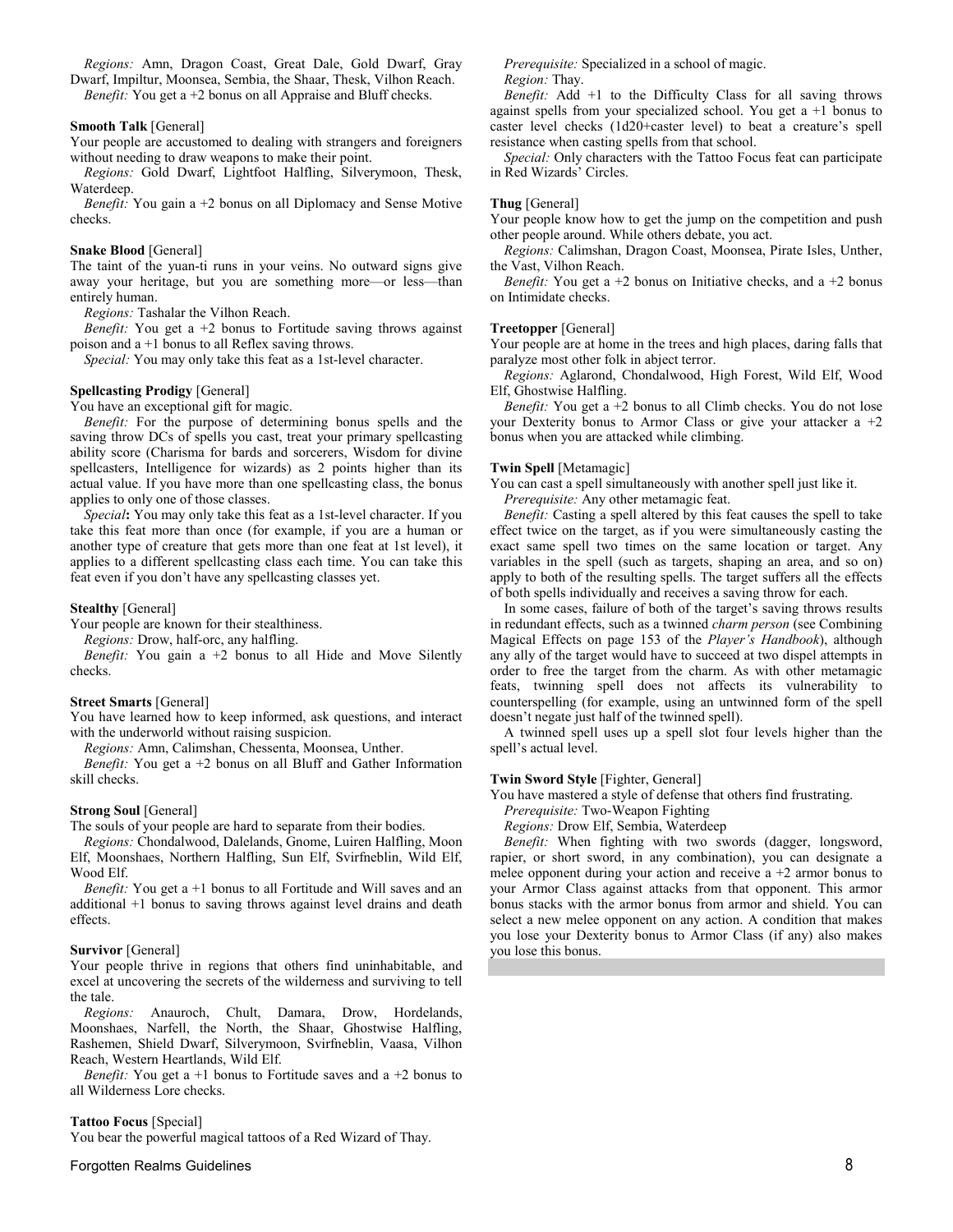# Prestige Classes Prestige Classes **Arcane Devotee**

Every major faith numbers sorcerers and wizards among its fervent followers. While some wizards ally themselves with temples close to their own beliefs out of caution and convenience, others are devout representatives of their faith and willingly subordinate their own causes to those of their patron deity, becoming an arcane devotee.

Arcane devotees complement the divine magic of a temple's clerical leaders, and are among the most important and respected members of a deity's following. They provide much of the magical firepower of their faith, and collaborate with the temple's clerics in the creation of magic items requiring both arcane and divine enchantment. Arcane devotees provide support for the church's armies in time of war, divine the intentions of the enemies of the faith, and often take the front line to decimate enemy troops or destroy spellcasters of rival faiths.

 Naturally, arcane devotees are always arcane spellcasters. Sorcerers and wizards are the most common type, but some musicoriented deities tend to have more bard-devotees, and a rare few of the more evil deities have been known to have assassin-devotees that focus on cruel and terrible forms of death magic.

**Hit Die:** d4

#### **Requirements**

To qualify to become a arcane devotee (ArD) of a particular deity, a character must fulfill all the following criteria.

**Skills:** Knowledge (religion) 8 ranks, Spellcraft 8 ranks

**Feats:** Enlarge spell.

Alignment: Same as the deity's alignment.

**Patron:** An arcane devotee must have a patron deity, and it must be the deity of whom she is a devotee.

**Spellcasting:** Ability to cast 4th-level arcane spells.

your deity is neutral, choose one component of your alignment for this focus. If you and your deity are neutral, choose chaos, evil, good, or law for your focus.

**Enlarge Spell:** The arcane devotee may cast a spell as if it were under the effects of the Enlarge Spell feat. He does not need to prepare this in advance, and it does not increase the casting time or use a higher spell slot. This ability can be used this ability a number of times per day equal to the arcane devotee's Charisma modifier.

Sacred Defenses: Add this value to the arcane devotee's saving throws against divine spells, as well as the spell-like and supernatural abilities of outsiders.

 **Divine Shroud:** Once per day, the arcane devotee may surround himself with a shroud of glowing divine power that protects him against enemy spells. The shroud is of a color appropriate to the arcane devotee's patron's alignment: constant blue for law, shimmering white for good, wavering black for evil, or flickering yellow for chaos. The shroud grants a spell resistance of  $12 +$  the character's caster level as if he were under the effects of a *spell resistance* spell. This supernatural ability can be invoked as a free action and lasts a number of rounds equal to the arcane devotee's Charisma modifier plus his devotee level.

| $Cla$ s<br><b>Lev</b> | <b>Bas</b><br>Atta k | For<br>Sav | $\mathbf{R}$<br>$S$ a<br>$\mathbf{P}$ | Wi<br>$S\mathbf{a}$ | <b>Special</b>                      | <b>Spells per Day</b>                          |
|-----------------------|----------------------|------------|---------------------------------------|---------------------|-------------------------------------|------------------------------------------------|
| 1 <sub>st</sub>       | $+0$                 | $+0$       | $+0$                                  | $+2$                | Enlarge Spell                       | +1 level of existing arcane spellcasting class |
| $\sim$ nd             | $+$                  | $+0$       | $+0$                                  | $+3$                | Sacred Defenses +1, Alignment Focus | +1 level of existing arcane spellcasting class |
| $2$ rd                | $+1$                 |            | $+1$                                  | $+3$                | Bonus Feat                          | +1 level of existing arcane spellcasting class |
| 4 <sup>th</sup>       | $+2$                 | $+1$       | $+1$                                  | $+4$                | Sacred Defenses +2                  | +1 level of existing arcane spellcasting class |
| $\tau$ th             | $+2$                 |            | $+1$                                  | $+4$                | Divine Shroud                       | +1 level of existing arcane spellcasting class |

Class Skills

The arcane devotee's class skills (and the key ability for each skill) are Alchemy (Int), Concentration (Con), Craft (Int), Knowledge (all skills taken individually) (Int), Profession (Wis), Scry (Int), and Spellcraft (Int).

Skill Points at Each Level: 2 + Int modifier.

#### **Class Features**

All the following are class features of the arcane devotee prestige class.

**Weapon and Armor Proficiency:** Arcane devotees gain no proficiency in any weapon or armor.

**Spells per Day:** An arcane devotee's training focuses on arcane spells. Thus, when a new arcane devotee level is gained, the character gains new spells per day as if she had also gained a level in whatever arcane spellcasting class he belonged to before he added the prestige class. He does not, however, gain any other benefit a character of that class would have gained (bonus metamagic or item creation feats, bard or assassin abilities, etc.). This essentially means that he adds the level of arcane devotee to the level of whatever other arcane spellcasting class the character has, then determines spells per day and caster level accordingly.

**Bonus Feat:** The arcane devotee can choose any one item creation feat or feat from the following list: Spell Focus, Greater Spell Focus, Spell Penetration, Greater Spell Penetration, Improved Counterspell, or Magical Artisan.

Alignment Focus: Choose one component of your deity's alignment. You now cast spells of that alignment at +1 caster level. If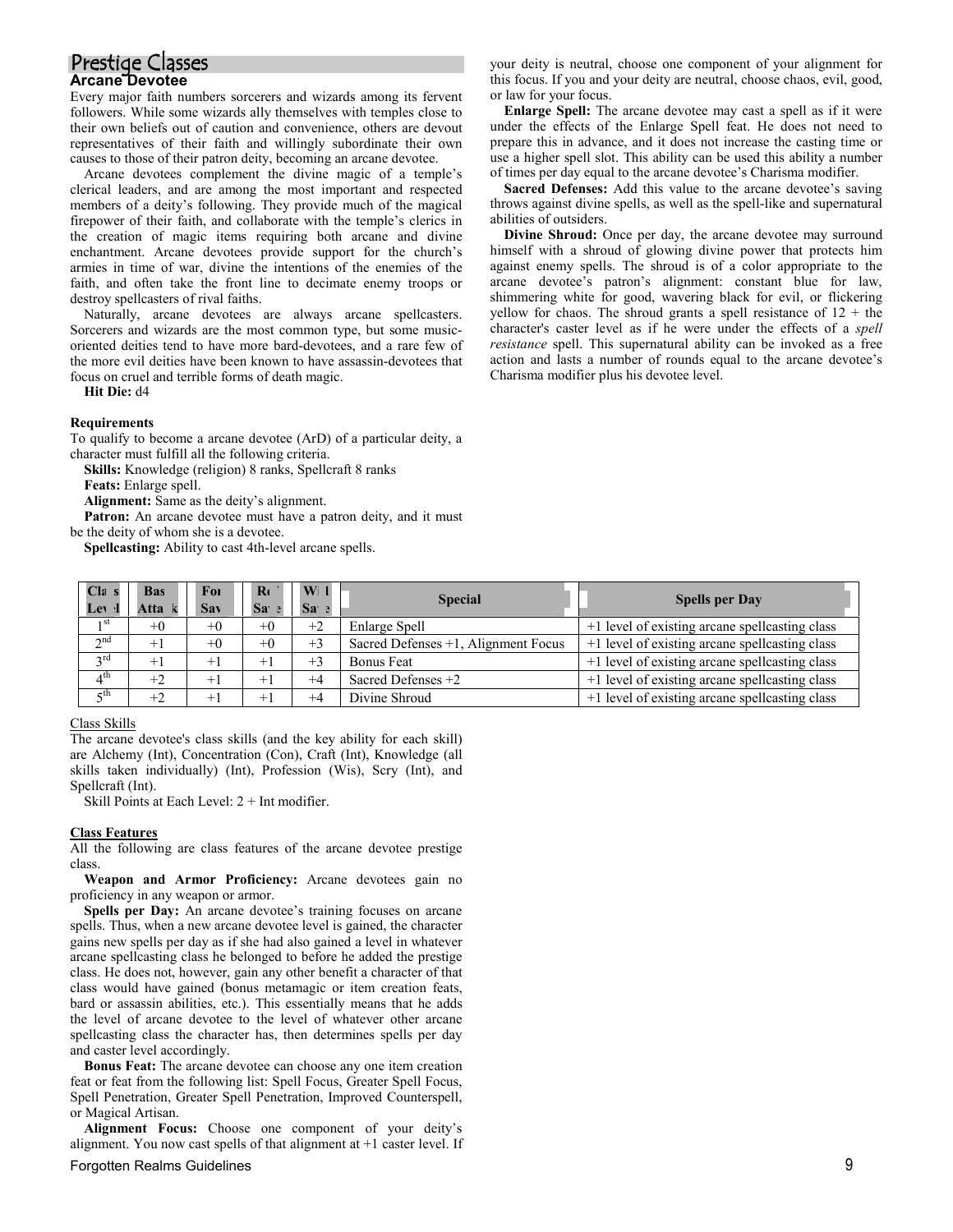## **Archmage**

The highest art is magic-often referred to as *the* Art. Its most advanced practitioners are frequently archmages, bending spells in ways unavailable to other spellcasters. The archmage delays his acquisition of his most powerful spells in exchange for strange arcane powers and the ability to alter spells in remarkable ways.

**Hit Die:** d4

#### *Requirements*

To qualify to become an archmage (Acm), a character must fulfill all the following criteria.

**Spellcasting:** Ability to cast 7th-level arcane spells. **Skills:** Spellcraft 15 ranks

**Feats:** Any metamagic feat

| $Cla$ s<br><b>Lev</b> :1 | <b>Bas</b><br>Attac t | $\mathbf{F}$ ot<br>$S\mathbf{a}$ e | $\mathbf{R}$<br>$S\mathbf{a}$ $\epsilon$ | Wi<br>$S\mathbf{a}$ e | <b>Special</b>  |
|--------------------------|-----------------------|------------------------------------|------------------------------------------|-----------------------|-----------------|
| 1 <sup>st</sup>          | $+0$                  | $+0$                               | $+0$                                     | $+2$                  | Special Ability |
| 2 <sub>nd</sub>          | $+1$                  | $+0$                               | $+0$                                     | $+3$                  | Special Ability |
| $2$ rd                   | $+1$                  | $+1$                               | $+1$                                     | $+3$                  | Special Ability |
| $\Lambda^{\text{th}}$    | $+2$                  | $+1$                               | $+1$                                     | $^{+4}$               | Special Ability |
| $5$ <sup>th</sup>        | $+2$                  | $+1$                               | $+1$                                     | $+4$                  | Special Ability |

# **Class Skills**

The archmage's class skills (and the key ability for each skill) are Alchemy (Int), Concentration (Con), Knowledge (all skills taken individually) (Int), Perform (Cha), Profession (Wis), Scry (Int), Search (Wis), and Spellcraft (Int).

Skill Points at Each Level: 2 + Int modifier.

#### **Class Features**

All the following are class features of the archmage prestige class.

 **Weapon and Armor Proficiency:** Archmages gain no proficiency in any weapon or armor.

**Special Abilities:** Every level, an archmage gains a special ability of her choice among the following:

**Mastery of Elements:** The archmage can alter an arcane spell when cast so that it utilizes a different element than the one it normally does. For example, an archmage could cast a *fireball* that does sonic damage instead of fire damage.

 This ability can only alter spells with the acid, cold, fire, electricity, or sonic designators. As with using metamagic feats, classes that prepare spells must prepare the spell in this manner, while those that do not prepare spells may alter the spell when cast as a full-round action. Unlike metamagic feats, this does not change the level of the spell.

**Arcane Reach:** The archmage can use touch spells on targets up to 30 feet away. If the spell requires a touch attack (melee or ranged), the archmage must make a ranged touch attack. If selected a second time as a special ability, it increases the distance to 60 feet.

**Spell-Like Ability:** The archmage can use one of her arcane spell slots to permanently prepare one of her arcane spells as a spell-like ability that can be used three times per day. The archmage does not use any components when casting the spell, although a spell that costs XP to cast still does so and a spell with a costly material component instead costs her  $10 \times$  that amount in XP.

The spell normally uses a spell slot of the spell's level, although the archmage can choose to make a spell modified by a metamagic feat into a spell-like ability at the appropriate spell level. For example, the archmage can make *lightning bolt* into a spell-like ability by using a 3rd-level spell slot to do so, or a Maximized *lightning bolt* into a 6th-level spell-like ability.

 The archmage may use an available higher-level spell slot to be able to use the spell-like ability more often. Using a slot 3 levels higher allows her to cast it six times per day, and a slot 6 levels higher lets her cast it nine times per day. For example, Hezark the archmage is a pyromaniac and never wants to be denied the ability to

 If selected more than one time as a special ability, it can apply to the same spell or to a different spell.

**Mastery of Shaping:** The archmage can alter area and effect spells that use the following categories: burst, cone, cylinder, emanation, spread. The alteration consists of creating spaces within the spell's area or effect that are not subject to the spell. The minimum dimension for these spaces is a 5-foot cube. For example, the archmage could cast a *fireball* and leave a hole where his ally stands, preventing any fire damage. Furthermore, any spells with the shapeable (S) designator have a minimum dimension of 5 feet instead of 10 feet.

**Mastery of Counterspelling***:* When the archmage counterspells a spell, it is fully turned back upon the caster as if it were fully affected by a *spell turning* spell. If the spell cannot be affected by *spell turning* (for example, if it is an area or effect spell) then it is merely counterspelled.

**Arcane Fire:** The archmage can channel arcane spell energy into *arcane fire*, manifesting as a bolt of energy of a color you choose and looking like fire or electricity (with damage appropriate to its appearance). The bolt is a ranged touch attack with a range of 400 feet, and does 1d4 damage per level of archmage plus 1d4 damage per level of the spell channeled to create the effect. Therefore, a character with 5 levels of archmage that channels a 7th-level spell into arcane fire does 12d4 damage to the target if it hits. Spell resistance does not apply to *arcane fire*. It can only be counterspelled with *dispel magic* or *arcane fire* with equal or greater damage dice. The effect is otherwise treated as a spell of the channeled spell's level.

## Arcane fire is a su*pernatural ability.*

*Metamagic Feat:* The archmage may choose a metamagic feat.

**Spell Power:** The archmage gains Spell Power +2. Add this value to the difficulty class for saving throws against her arcane spells and to caster level checks for her arcane spells to overcome spell resistance. This ability can be selected multiple times, and stacks with itself and other spell power effects, such as from the Red Wizard prestige class.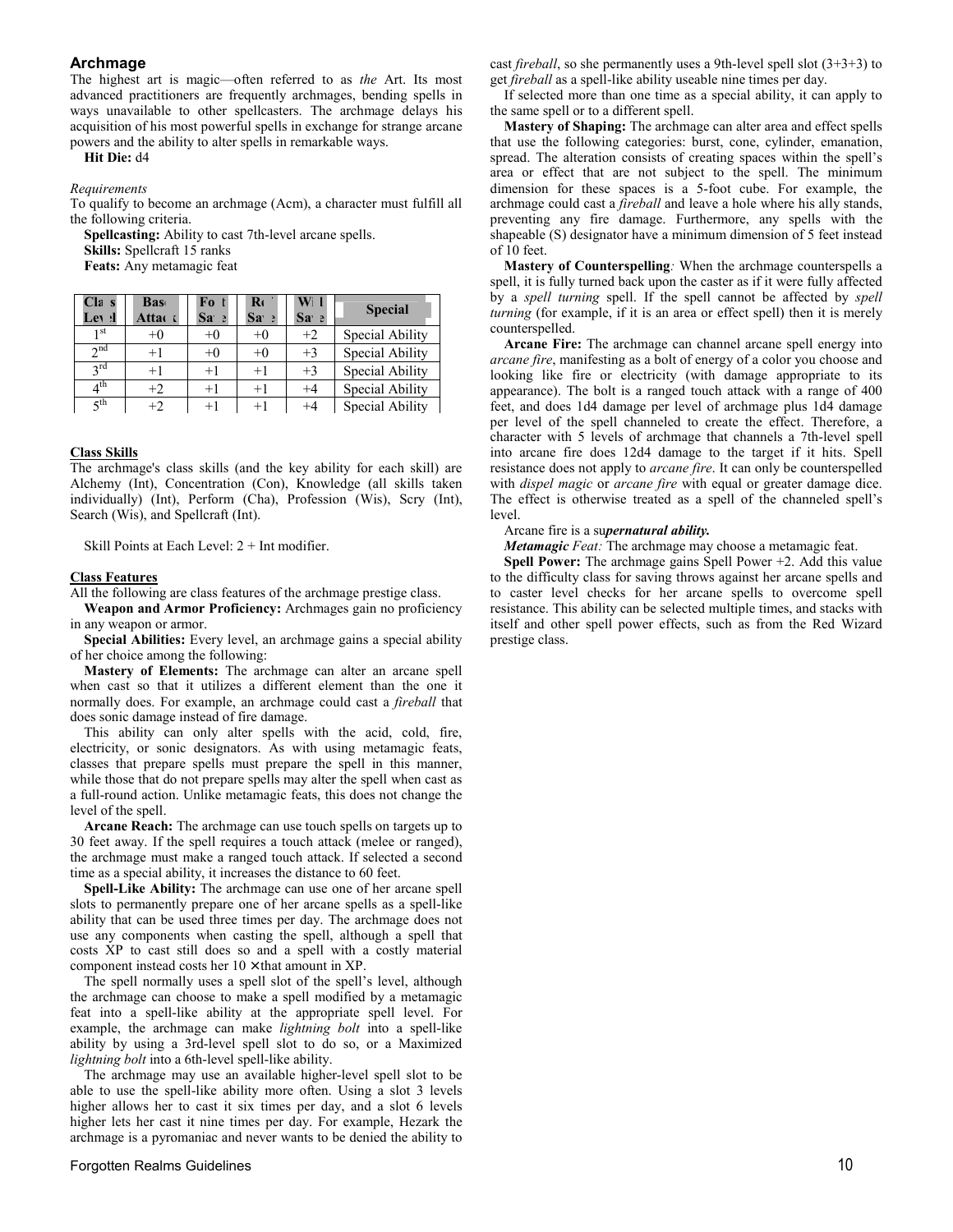# **Divine Champion**

Even the most pacifistic deities need servants who can defend their worshippers and advance their interests. Divine champions are mighty warriors who dedicate themselves to their deity's cause, defending holy ground, destroying enemies of the church, and slaying mythical beasts and clerics of opposed faiths. For deities who do not count paladins among their followers, divine champions fill the role of the church-sponsored warrior.

 Most divine champions come from a combat or military background. Barbarians, fighters, monks, paladins, and rangers are the most common divine champions, but some of the more militant clerics and druids decide to become divine champions. Bards, rogues, sorcerers, and wizards rarely become divine champions unless they are particularly devout and skilled in warfare.

**Hit Die:** d10

#### **Requirements**

To qualify to become a divine champion (DCh) of a particular deity, a character must fulfill all the following criteria.

**Base Attack Bonus:** +7

Feats: Weapon Specialization in the deity's favored weapon.

**Skills:** Knowledge (religion) 3 ranks

**Patron:** A divine champion must have a patron deity, and it must be the deity of whom she is a champion.

| Cla s<br>Lev d        | Bas<br><b>Atta</b> | Fo t<br>$S\mathbf{a}$ $\rightarrow$ | $\mathbf{R}$<br>$Sa$ : | $Wi$  <br>$\mathbf{S}\mathbf{a}$ $\mathbf{a}$ | <b>Special</b>                     |
|-----------------------|--------------------|-------------------------------------|------------------------|-----------------------------------------------|------------------------------------|
| 1 St                  | $+1$               | $+2$                                | $+2$                   | $+0$                                          | Lay on Hands                       |
| $\gamma$ nd           | $+2$               | $+3$                                | $+3$                   | $+0$                                          | Fighter Feat, Sacred Defenses +1   |
| 2rd                   | $+3$               | $+3$                                | $+3$                   | $+1$                                          | Smite Infidel                      |
| $4^{\text{th}}$       | $^{+4}$            | $^{+4}$                             | $+4$                   | $+1$                                          | Fighter Feat, Sacred Defenses $+2$ |
| $\zeta$ <sup>th</sup> | $+5$               | $^{+4}$                             | $^{+4}$                | $^{+1}$                                       | Divine Wrath                       |

Alignment: Same as deity's alignment.

#### **Class Skills**

The divine champion's class skills (and the key ability for each skill) are Climb (Str), Craft (Int), Handle Animal (Cha), Jump (Str), Knowledge (religion) (Int), Ride (Dex), Spot (Wis), and Swim (Str). See Chapter 4: Skills in the *Player's Handbook* for skill descriptions. Skill Points at Each Level:  $2 + Int$  modifier.

# **Class Features**

All the following are class features of the divine champion prestige class.

**Weapon and Armor Proficiency:** A divine champion is proficient with all simple and martial weapons, light armor, medium armor, and shields.

**Sacred Defenses:** Add this value to the divine champion's saving throws against divine spells, as well as the spell-like and supernatural abilities of outsiders.

**Lay on Hands:** As a defender of the faith, a divine champion may lay on hands to heal himself or another creature following the same patron as himself. The ability works like a paladin's ability to lay on hands, except the divine champion may heal 1 hit point of damage per divine champion level plus her Charisma bonus. If the divine champion is a paladin, he can combine this healing with his paladin class<sup>7</sup> lay on hands ability.

**Smite Infidel:** Once per day the divine champion may attempt to smite a creature with a different patron (or no patron at all) with one normal melee attack. He adds his Charisma modifier (if positive) to the attack roll and deals 1 extra point of damage per divine champion level. If the divine champion accidentally smites someone of the same patron, the smite has no effect but is still used up for that day. If the divine champion is also a paladin, he may use these abilities separately or combine them into a single strike if the target is evil and of a different faith.

**Fighter Feat:** The divine champion may choose any one feat (except Weapon Specialization) from the fighter class bonus feat list

on page 37 of the *Playerís Handbook* or any feat with the [Fighter] designator in Chapter 4: Characters from this book.

**Divine Wrath:** The divine champion channels a portion of his patron's power into wrath, giving him  $+3$  to hit, damage, and saving throws for a number of rounds equal to his Charisma modifier. During this time, the divine champion also has damage reduction  $5/$ . This is a supernatural ability that can be used once per day, invoked as a free action.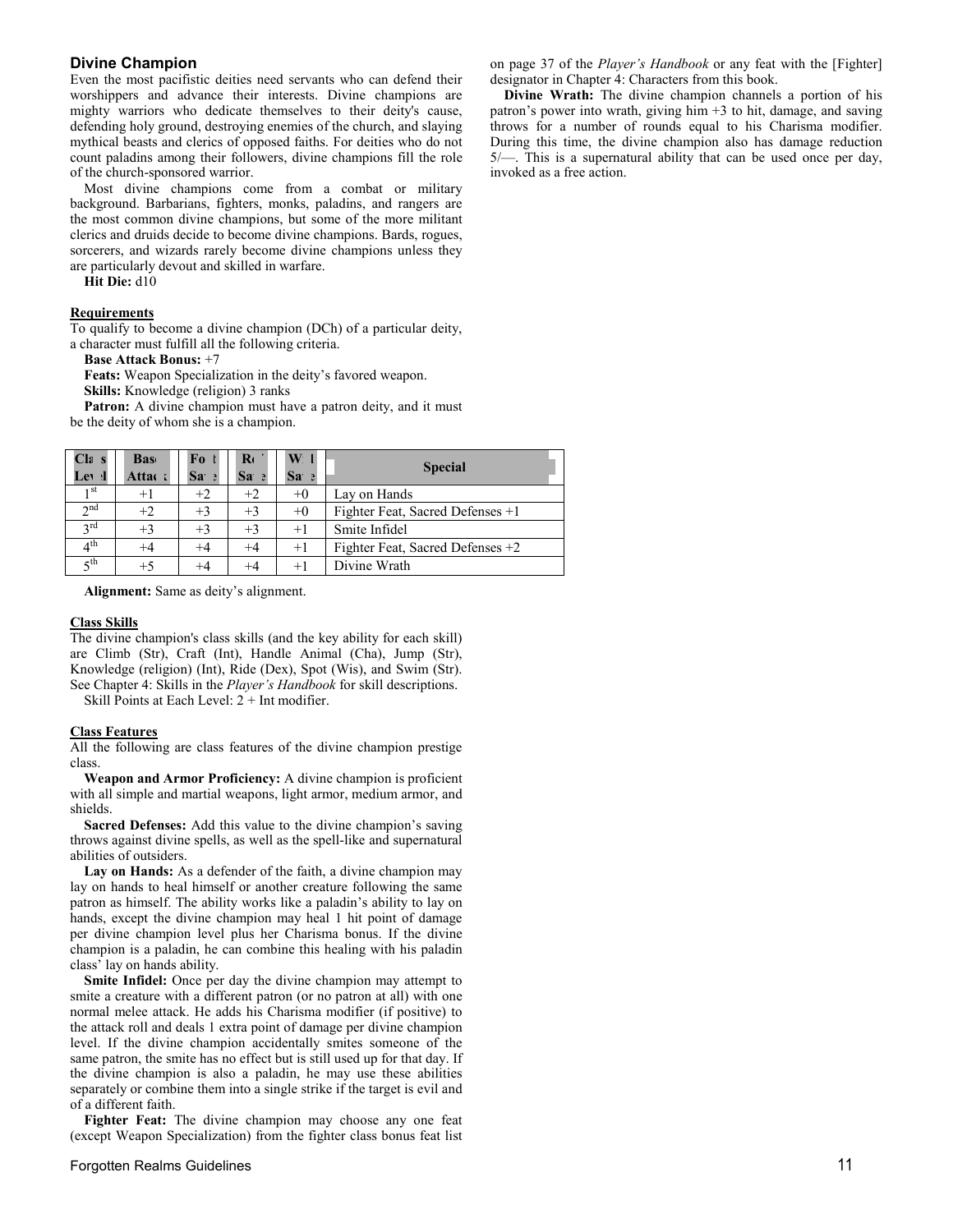### **Divine Disciple**

The most zealous, devout, and pious clerics, druids, and paladins possess the ability to serve their deity as intermediaries between the deity's mortal and divine servants. They interpret the divine will, act as teachers and guides to other members of the clergy, and arm the lay followers of their deity with the power of their patron. Eventually they transcend their mortal nature and embody the divine on the face of Toril.

 Divine disciples are always divine spellcasters. Clerics and druids are the most common candidates for becoming divine disciples, but paladins and rangers have been known to become divine disciples, and evil deities such as Bane have been known to elevate blackguards as divine disciples in the ranks of their dark faiths.

**Hit Die:** d8

## **Requirements**

To qualify to become a divine disciple (Dis) of a particular deity, a character must fulfill all the following criteria.

**Skills:** Diplomacy 5 ranks, Knowledge (religion) 8 ranks

Patron: A divine disciple must have a patron deity, and it must be the deity of whom she is a divine disciple.

**Spellcasting:** Ability to cast 4th-level divine spells.

domain spells (the disciple now has three choices each level for domain spells instead of two).

**Imbue With Spell Ability:** As the spell, except the divine disciple does not need to use any 4th-level (or higher) spell slots to activate this ability (she transfers currently prepared spells to her targets on a 1-for-1 basis without having to use a spell slot for the *imbue with spell ability* spell). The only limit to the number of spells the divine disciple can transfer is the disciple's available 1st- and 2nd-level spells.

Sacred Defenses: Add this value to the divine disciple's saving throws against divine spells, as well as the spell-like and supernatural abilities of outsiders.

**Transcendence:** The divine disciple, through long association with her deity's outsider servants and direct intervention by her deity, transcends her mortal form and becomes a divine creature. Her type changes to "outsider," which means that she acquires some immunities and vulnerabilities based on her type (see Native Outsider, under the planetouched race description). As a free action she can ward herself with a *protection from chaos/evil/good/law* spell (she chooses which form to have when she gains the transcendence power and cannot change it thereafter).

Upon achieving transcendence, the divine disciple's appearance

| Cla s<br>Lev :1 | <b>Bas</b><br>Atta k | $\mathbf{F}$ o t<br>Sa e | $\mathbf{R}$<br>$S\mathbf{a}$ $\mathbf{a}$ | Wi l<br>$S\mathbf{a}$ e | <b>Special</b>                | <b>Spells per Day</b>                             |
|-----------------|----------------------|--------------------------|--------------------------------------------|-------------------------|-------------------------------|---------------------------------------------------|
| 1 <sup>st</sup> | $+0$                 | $+2$                     | $+0$                                       | $+2$                    | New Domain Divine<br>Emissary | +1 level of existing divine<br>spellcasting class |
| 2 <sub>nd</sub> | $+1$                 | $+3$                     | $+0$                                       | $+3$                    | Sacred Defenses $+1$          | +1 level of existing divine<br>spellcasting class |
| 2rd             | $+1$                 | $+3$                     | $+1$                                       | $+3$                    | Imbue With Spell<br>Ability   | +1 level of existing divine<br>spellcasting class |
| 4 <sup>th</sup> | $+2$                 | $+4$                     | $+1$                                       | $+4$                    | Sacred Defenses +2            | +1 level of existing divine<br>spellcasting class |
| 5 <sup>th</sup> | $+2$                 | $+4$                     | $+1$                                       | $+4$                    | Transcendence                 | +1 level of existing divine<br>spellcasting class |

usually undergoes a minor physical change appropriate to her alignment and deity. For example, the eyes of a disciple of Lathander, the Morning Lord, might change to glowing gold. Anyone who shares the disciple's patron, including outsider servants of her patron, immediately recognize her transcendent nature, and she gains  $a +2$  bonus to all Charismabased skill and ability checks in regard to these creatures.

# **Class Skills**

The divine disciple's class skills (and the key ability for each skill) are Concentration (Con), Craft (Int), Diplomacy (Cha), Heal (Wis), Knowledge (arcana), (Int), Knowledge (religion) (Int), Knowledge (nature) (Int), Profession (Wis), Scry (Int, exclusive skill), Spellcraft (Int), and Wilderness Lore (Wis).

Skill Points at Each Level:  $2 + Int$  modifier.

#### **Class Features**

All the following are class features of the divine disciple prestige class.

**Weapon and Armor Proficiency:** Divine disciples gain no proficiency in any weapon or armor.

**Divine Emissary:** Divine disciples can telepathically communicate with any outsider within 60 feet, as long as that outsider serves the disciple's deity or has the same alignment as the disciple.

**Spells per Day:** A divine disciple's training focuses on divine spells. Thus, when a new disciple level is gained, the character gains new spells per day as if she had also gained a level in whatever divine spellcasting class she belonged to before she added the prestige class. She does not, however, gain any other benefit a character of that class would have gained (improved chance of controlling or rebuking undead, metamagic or item creation feats, and so on). This essentially means that she adds the level of divine disciple to the level of whatever other divine spellcasting class the character has, then determines spells per day accordingly.

 If a character had more than one divine spellcasting class before she became a divine disciple, she must decide to which class she adds each level of divine disciple for purposes of determining spells per day.

Forgotten Realms Guidelines 12 **New Domain:** The divine disciple may choose a new domain from her deity's available domains. The divine disciple receives the domain's granted power and may choose the domain's spells as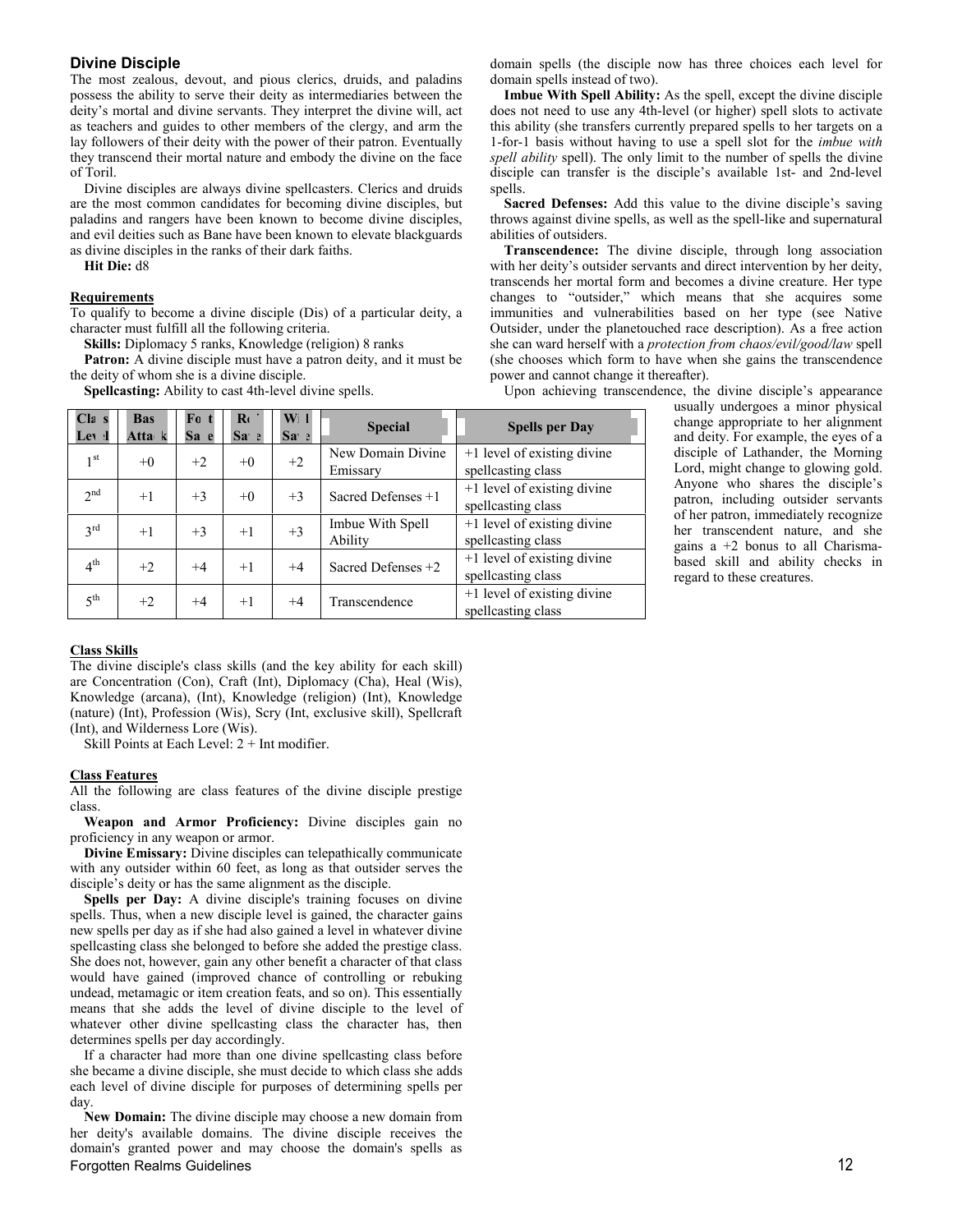#### **Hierophant**

A divine spellcaster who rises high in the service of his deity gain access to spells and abilities of which lesser faithful can only dream.

 The hierophant prestige class is open to powerful divine spellcasters approaching the strongest and most difficult spells. They delay the acquisition of these greatest gifts in exchange for a deeper understanding and ability to control the power they channel.

**Hit Die:** d8

#### **Requirements**

To qualify to become a hierophant (Hie) of a particular deity, a character must fulfill all the following criteria.

**Spellcasting:** Able to cast 7th-level divine spells. **Skills:** Knowledge (religion) 15 ranks

**Feat:** Any metamagic feat.

| Cla<br>Lev      | <b>Bas</b><br>Attac | For<br>Sav | Re<br>Sav | Wi<br>Sav | <b>Special</b>  |
|-----------------|---------------------|------------|-----------|-----------|-----------------|
| 1 <sup>st</sup> | $+0$                | $+2$       | $+0$      | $+2$      | Special Ability |
| 2 <sub>nd</sub> | $+1$                | $+3$       | $+0$      | $+3$      | Special Ability |
| $3^{\text{rd}}$ | $+1$                | $+3$       | $+1$      | $+3$      | Special Ability |
| 4 <sup>th</sup> | $+2$                | $+4$       | $+1$      | $+4$      | Special Ability |
| 5 <sup>th</sup> | $+2$                | $^{+4}$    | $+1$      | $+4$      | Special Ability |

# **Class Skills**

The hierophant's class skills (and the key ability for each skill) are Concentration (Con), Craft (Int), Diplomacy (Cha), Heal (Wis), Knowledge (arcana), (Int), Knowledge (religion) (Int), Profession (Wis), Scry (Int, exclusive skill), and Spellcraft (Int).

Skill Points at Each Level: 2 + Int modifier.

#### **Class Features**

All the following are class features of the hierophant prestige class.

**Weapon and Armor Proficiency:** Hierophants gain no proficiency in any weapon or armor.

**Special Abilities:** Every level, a hierophant gains a special ability of his choice among the following:

 *Blast Infidel:* The hierophant can use negative energy spells to their maximum effect on creatures with a different patron as the hierophant. Any spell with a spell description that involves inflicting or channeling negative energy (*inflict wounds* spells, *circle of doom, harm*) cast on such creatures works as if under the effects of a Maximize Spell feat (without using a higher-level spell slot). Undead affected by this ability heal the appropriate amount of damage, regardless of their patron (if any).

**Divine Reach:** The hierophant can use touch spells on targets up to 30 feet away. If the spell requires a melee touch attack, the hierophant must make a ranged touch attack instead. If selected a second time as a special ability, it increases the distance to 60 feet.

**Faith Healing:** The hierophant can use healing spells to their maximum effect on creatures with the same patron as the hierophant (including the hierophant himself). Any spell with the healing designator cast on such creatures works as if under the effects of a Maximize Spell feat (without using a higher-level spell slot). Any creature that falsely claims to be a follower of the hierophant's patron in hopes of gaining extra benefit instead receives none of the effects of the spell and must make a Will save (with the spell's DC) or be stunned for 1 round.

 **Gift of the Divine***:* The hierophant may transfer one or more uses of his turning ability to a willing creature (hierophants that rebuke undead transfer uses of rebuke undead instead). The transfer lasts anywhere from 24 hours to a tenday (chosen at the time of transfer), and while the transfer is in effect the number of turning attempts per day allowed to the hierophant is reduced by the number transferred. The recipient turns undead as a cleric of the hierophant's cleric level but uses her own Charisma bonus.

**Mastery of Energy:** The hierophant channels positive or negative energy much more effectively, increasing his ability to affect undead. Add  $+4$  to the hierophant's turning checks and turning damage.

**Metamagic Feat:** The hierophant may choose a metamagic feat.

**Power of Nature:** Available only to hierophants with druid levels, this ability allows the hierophant to temporarily transfer one or more of her special druidic powers to a willing creature. The transfer lasts anywhere from 24 hours to a tenday (chosen at the time of transfer), and while the transfer is in effect the hierophant cannot use the transferred power. He can transfer any of his druidic special abilities except spellcasting and animal companions.

 The *wild shape* ability can be partially or completely transferred. For example, he may transfer the ability to *wild shape* once per day to the recipient and retain the rest of his uses for himself. If the hierophant can assume the form of Tiny, Huge, or dire animals, the recipient can as well.

 As with the *imbue with spell* ability spell, the hierophant remains responsible to his deity for any purpose the recipient uses the transferred abilities.

**Spell Power:** The hierophant gains Spell Power +2. Add this value to the difficulty class for saving throws against his divine spells and to caster level checks for his divine spells to overcome spell resistance. This ability can be selected multiple times, and stacks with itself and other spell power effects that affect divine spells.

 **Spell-Like Ability***:* The hierophant can use one of his divine spell slots to permanently prepare one of his divine spells as a spell-like ability that can be used three times per day. The hierophant does not use any components when casting the spell, although a spell that costs XP to cast still does so and a spell with a costly material component instead costs him 10 times that amount in XP.

The spell normally uses a spell slot of the spell's level, or possibly higher if the hierophant chooses to permanently attach a metamagic feat to the spell chosen. The hierophant may use an available higherlevel spell slot to use the spell-like ability more than once per day. Allocating a slot 3 levels higher allows him to cast the spell six times per day, and a slot 6 levels higher lets him cast it nine times per day. For example, Lonafin the hierophant is a follower of Velsharoon and wants to be able to create undead whenever he has the opportunity, so he permanently uses a 9th-level spell slot (3+3+3) to get *animate dead* as a spell-like ability useable nine times per day.

 If selected more than one time as a special ability, this ability can apply to the same spell or to a different spell.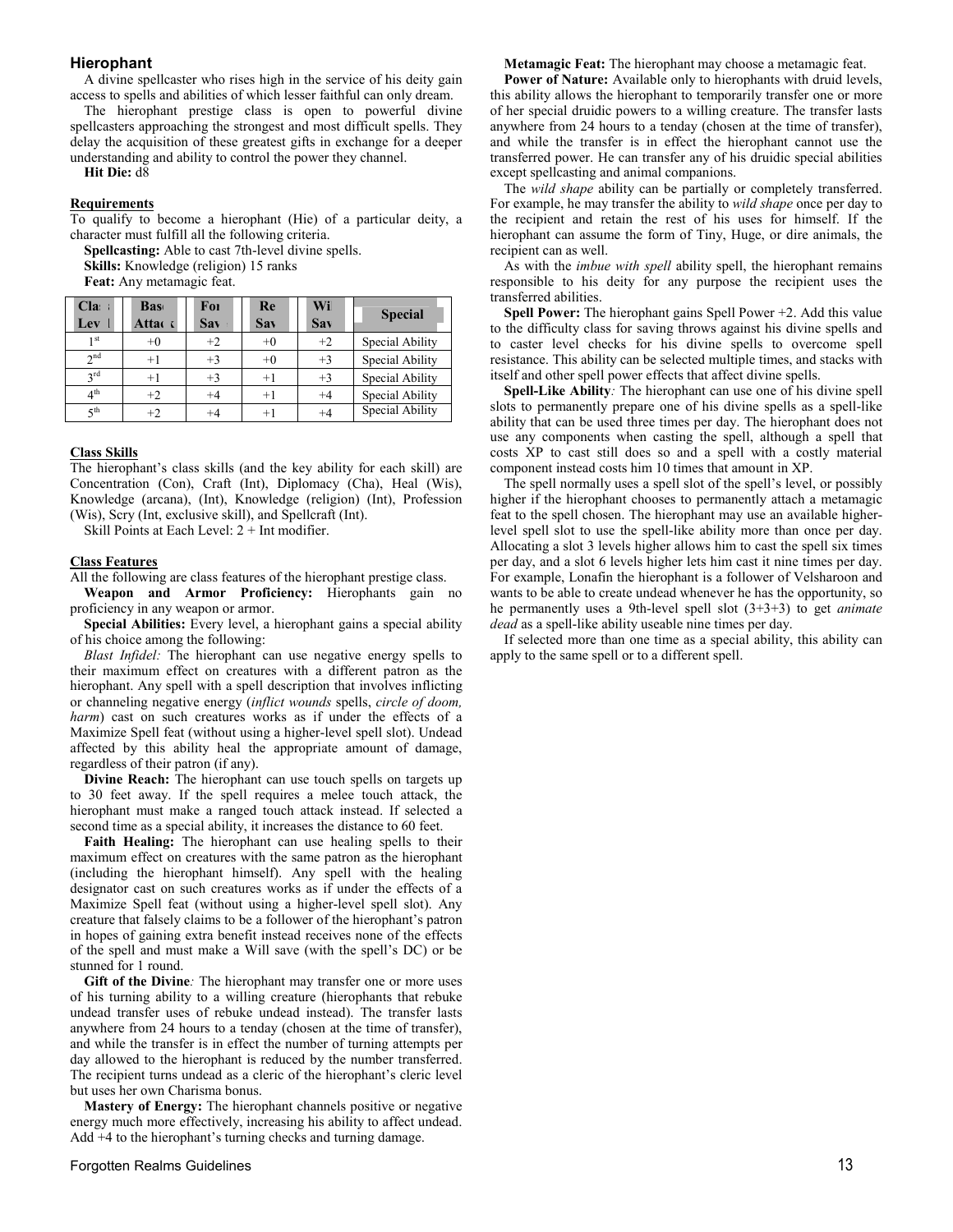#### **Runecaster**

A skill originally developed by the dwarves and giants, the ability to create runes of power has spread beyond the hills and mountains. Those that choose to master this ability are runecasters, creating incredibly potent symbols that last for multiple uses and can be triggered without being touched. An established runecaster's equipment is usually adorned with many runes, making them very impressive-looking and a true threat to thieves.

 Most runecasters are clerics or adepts, as a majority of the practitioners of this ability are dwarves and giants. Some rangers and paladins have chosen to become runecasters, particularly since the Thundering has resulted in many young dwarves leaving home to explore the wildlands. A few rare druids have chosen the path of the runecaster as well, although generally only in areas where the number of druids is scarce and they have to rely on runes to protect a large area. Runecasting clerics and paladins use their abilities to protect their temples and holy items, while ranger runecasters use them to guard trails, lairs of threatened animals, and natural refuges.

**Hit Die:** d8

# **Requirements**

To qualify to become a runecaster (Rnc), a character must fulfill all the following criteria.

 **Skills:** Spellcraft 8 ranks, Craft 8 ranks (see the Cast Rune feat description for appropriate Craft skills)

**Feats:** Inscribe Rune

**Spellcasting:** Ability to cast 3rd-level divine spells.

**Rune Power:** For all runes created by the runecaster, add this value to the difficulty class of all saving throws and attempts to erase, dispel, or disable the rune, and to caster level checks to overcome the spell resistance of a rune's target.

**Maximize Rune:** The runecaster can create runes that are maximized, as if under the effects of a Maximize Spell feat, without altering the level of the spell being used to create the rune. Maximizing a rune adds +5 to the DC of the Craft check required to make it.

**Rune Chant:** Whenever the runecaster casts a divine spell, he may trace a rune in the air as an extra somatic component for the spell. This allows the runecaster to gain the benefit of his Rune Power ability for the spell. For spells with a casting time of 1 action, this increases the casting time to 1 full round; all other spells have their casting time increased by 1 round. This ability cannot be used on stilled spells, and it does not function with the Maximize Rune ability.

**Improved Runecasting:** As a runecaster rises in level, he can create runes that function more than once and have different means of being triggered. The extra features increase the cost of the rune, however, as shown in Table 1-XX: Improved Runecasting.

*Works When Read:* Any attempt to study, identify, or fathom a rune's meaning counts as "reading" the rune.

*Works When Passed:* Passing through a portal that bears a rune counts as "passing" the rune. A rune must have an unbroken line of effect to a target to affect that target, and the target must be within 30 feet.

| Cla <sub>s</sub><br>Lev 4 | <b>Bas</b><br>Atta k | Fo.<br>Sa<br>P. | R<br>Sa<br>e | W<br>Sa<br>$\mathbf{e}$ | <b>Special</b>              | <b>Spells Per Day</b>                          |
|---------------------------|----------------------|-----------------|--------------|-------------------------|-----------------------------|------------------------------------------------|
| 1st                       | $+0$                 | $+2$            | $+0$         | $+2$                    | Rune Craft $+1$             | +1 level of existing divine spellcasting class |
| 2nd                       | $+1$                 | $+3$            | $+0$         | $+3$                    | Rune Power $+1$             | +1 level of existing divine spellcasting class |
| 3rd                       | $+2$                 | $+3$            | $+1$         | $+3$                    | <b>Improved Runecasting</b> | +1 level of existing divine spellcasting class |
| 4th                       | $+3$                 | $+4$            | $+1$         | $+4$                    | Rune Craft $+2$             | +1 level of existing divine spellcasting class |
| 5th                       | $+3$                 | $+4$            | $+1$         | $+4$                    | Rune Power $+2$             | +1 level of existing divine spellcasting class |
| 6th                       | $+4$                 | $+5$            | $+2$         | $+5$                    | Maximize Rune               | +1 level of existing divine spellcasting class |
| 7th                       | $+5$                 | $+5$            | $+2$         | $+5$                    | Rune Craft $+3$             | +1 level of existing divine spellcasting class |
| 8th                       | $+6/+1$              | $+6$            | $+2$         | $+6$                    | <b>Improved Runecasting</b> | +1 level of existing divine spellcasting class |
| 9th                       | $+6/+1$              | $+6$            | $+3$         | $+6$                    | Rune Power $+3$             | +1 level of existing divine spellcasting class |
| 10 <sub>th</sub>          | $+7/+2$              | $+7$            | $+3$         | $+7$                    | Rune Chant                  | +1 level of existing divine spellcasting class |

 A rune that is triggered when passed can be set to almost any special conditions the runecaster specifies. Runes can be set according to physical characteristics (such as height or weight) or creature type, subtype, or species (such as "drow" or "aberration"). Runes can also be set with respect to good, evil, law, or chaos, or patron

## **Class Skills**

The runecaster's class skills (and the key ability for each skill) are Concentration (Con), Craft (Int), Diplomacy (Cha), Heal (Wis), Knowledge (arcana), (Int), Knowledge (religion) (Int), Profession (Wis), Scry (Int, exclusive skill), and Spellcraft (Int).

Skill Points at Each Level: 2 + Int modifier.

#### **Class Features**

**Weapon and Armor Proficiency:** Runecasters gain no proficiency in any weapon or armor.

**Spells per Day:** A runecaster's training focuses on divine spells. Thus, when a new runecaster level is gained, the character gains new spells per day as if she had also gained a level in whatever divine spellcasting class he belonged to before he added the prestige class. He does not, however, gain any other benefit a character of that class would have gained (improved chance of controlling or rebuking undead, metamagic or item creation feats, and so on). This essentially means that he adds the level of runecaster to the level of whatever other divine spellcasting class the character has, then determines spells per day accordingly.

 If a character had more than one divine spellcasting class before he became a runecaster, he must decide to which class he adds each level of runecaster for purposes of determining spells per day and caster level.

**Rune Craft:** Add this value to the runecaster's Craft skill checks made to inscribe runes.

Forgotten Realms Guidelines 14

deity. They cannot be set according to class, HD, or level. Runes respond to invisible creatures normally but are not triggered by those who travel past them ethereally. When placing a rune with a "pass" trigger, you can specify a password or phrase that protects a creature using it from triggering the rune.

| ىت<br>Number of<br><b>Uses/Trigger</b>     | <b>Base Price</b>                                              | <b>Runecaste</b><br>Level <sup>2</sup> |
|--------------------------------------------|----------------------------------------------------------------|----------------------------------------|
| One                                        | Spell level <sup>1</sup> x caster level x<br>50 <sub>gp</sub>  |                                        |
| Charges <sup>3</sup>                       | Spell level <sup>1</sup> x caster level x<br>charges $x 50 gp$ |                                        |
| Charges per day <sup>3</sup>               | Spell level <sup>1</sup> x caster level x<br>charges x 400 gp  | 8                                      |
| Permanent (until<br>dispelled <sup>4</sup> | Spell level <sup>1</sup> x caster level x<br>$2,000$ gp        | 8                                      |
| Works when<br>touched                      | <b>Base Cost</b>                                               |                                        |
| Works when read or<br>passed               | Base Cost x 2                                                  | ٩                                      |
| .                                          | .                                                              |                                        |

<sup>1</sup>A 0-level spell counts as 1/2 level.

<sup>2</sup>The minimum runecaster level to inscribe a rune of this type. " $\rightarrow$ " indicates the default ability granted by the Inscribe Rune feat.

<sup>3</sup>If the spell has a component or XP cost, add that cost times the number of charges to the base price of the rune.

<sup>4</sup>If the spell has a component or XP cost, add 100 times that cost to the base price of the rune.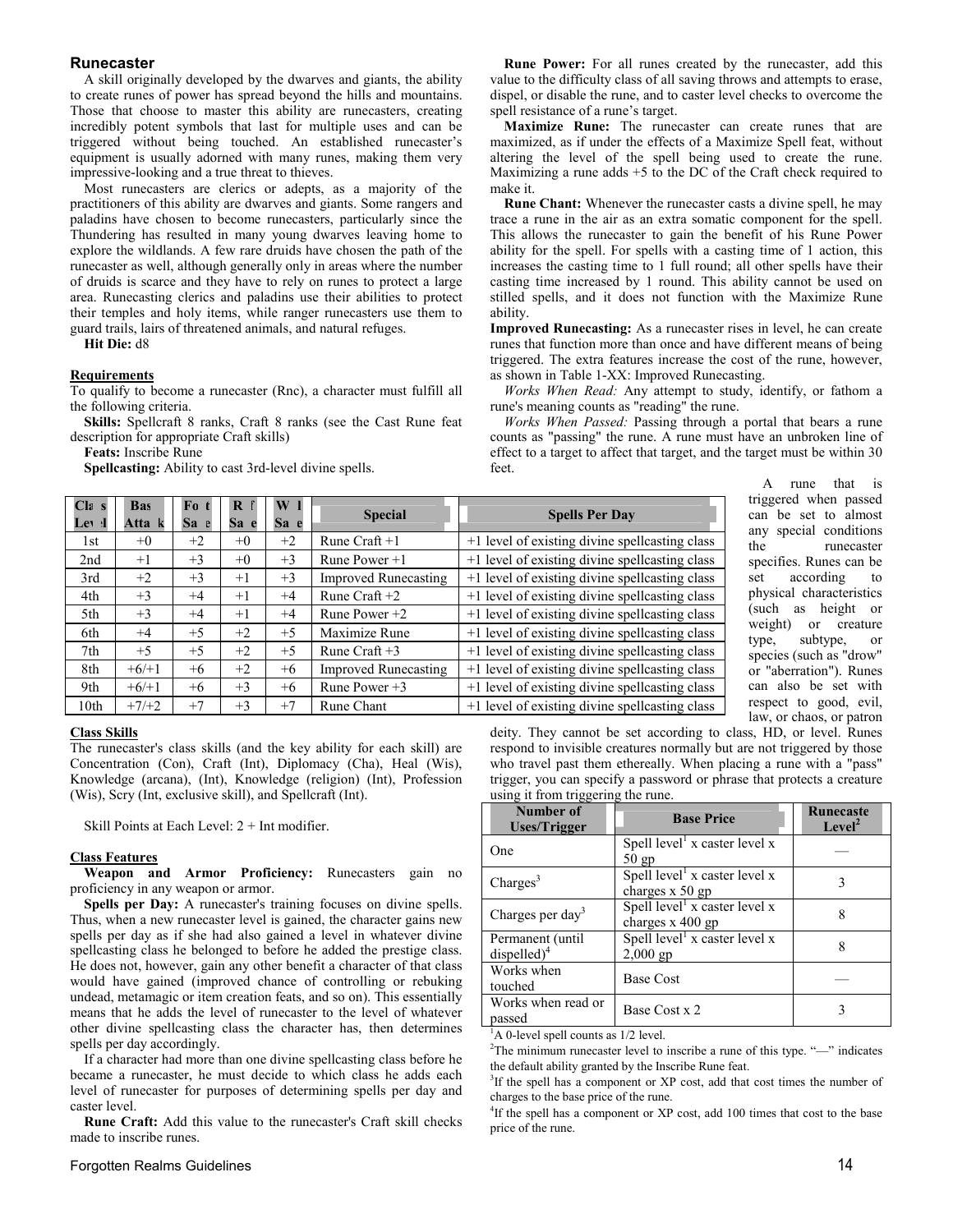# **Divine Seeker**

There are times when a church cannot act openly, either because of political constraints, bureaucracy, or because they don't wish their presence known in an area. During these times, the abilities of discretion, stealth, and speed are more valuable than direct power. The divine seeker fills this role, infiltrating dangerous places to rescue prisoners, reclaim stolen relics, or eliminate enemy leaders. Quiet and protected by the power of their deity, a divine seeker can often accomplish what a direct assault could not.

 Divine seekers may be of any class, though they favor monks, rangers, and rogues. Barbarians and bards often have the skills to become divine seekers, but they tend to be too undisciplined or have abilities that rely on noise. Some sorcerers and wizards with subtle and stealthy magic sometimes become divine seekers, but they are rare.

**Hit Die:** d6

## **Requirements**

To qualify to become a divine seeker (DSk) of a particular deity, a character must fulfill all the following criteria.

**Skills:** Hide 10 ranks, Knowledge (religion) 3 ranks, Move Silently 8 ranks, Spot 5 ranks

**Patron:** A divine seeker must have a patron deity, and it must be the deity of whom she is a divine seeker.

| <b>Clas</b><br>Leve | Bas<br><b>Attac</b> | For<br>Sav | Re<br>Sav | Wi<br>Sav | <b>Special</b>                             |
|---------------------|---------------------|------------|-----------|-----------|--------------------------------------------|
| 1 <sup>st</sup>     | $+0$                | $+0$       | $+2$      | $+0$      | Sanctuary, Thwart Glyph                    |
| $\gamma$ nd         | $+1$                | $+0$       | $+3$      | $+0$      | Sacred Defenses $+1$ , Sneak Attack $+1d6$ |
| $2$ rd              | $+2$                | $+1$       | $+3$      | $+1$      | Locate Object, Obscure Object              |
| $4^{\text{th}}$     | $+3$                | $+1$       | $^{+4}$   | $+1$      | Sacred Defenses $+2$ , Sneak Attack $+2d6$ |
| $5$ <sup>th</sup>   | $+3$                | $+1$       | $+4$      | $+1$      | Locate Creature, Divine Perseverance       |

#### **Class Skills**

The divine seeker's class skills (and the key ability for each skill) are Bluff (Cha), Climb (Str), Craft (Int), Decipher Script (Int), Diplomacy (Cha), Disable Device (Dex), Intuit Direction (Wis), Jump (Str), Knowledge (religion) (Int), Listen (Wis), Move Silently (Dex), Open Lock (Dex), Pick Pocket (Dex), Profession (Wis), Search (Int), Spot (Wis), Tumble (Dex), and Use Rope (Dex).

Skill Points at Each Level: 6 + Int modifier.

#### **Class Features**

All the following are class features of the divine seeker prestige class. All of the divine seeker's spell-like abilities function as if cast by a cleric with a caster level of the divine seeker's class level plus his Charisma bonus.

**Weapon and Armor Proficiency:** Divine seekers gain proficiency in all simple weapons and light armor.

**Sanctuary:** Once per day the divine seeker can ward himself with a *sanctuary* spell. This is a spell-like ability.

**Thwart Glyph:** The divine seeker gains a +4 bonus to all Search and Disable Device checks to locate, disable, or bypass magic glyphs, runes, and symbols.

**Sacred Defenses:** Add this value to the divine seeker's saving throws against divine spells, as well as the spell-like and supernatural abilities of outsiders.

**Locate Object:** Once per day, the divine seeker can use the *locate object* spell as a spell-like ability.

**Locate Creature:** Once per day, the divine seeker can use the *locate creature* spell as a spell-like ability.

**Obscure Object:** Once per day, the divine seeker can use *obscure object*, which prevents him from being tracked by locating a stolen item he carries.

**Sneak Attack:** As the rogue's ability. This stacks with any sneak attack ability from another class.

**Divine Perseverance:** Once per day, if the divine seeker is brought to  $-1$  or lower hit points, he automatically is healed  $1d8+5$ hit points.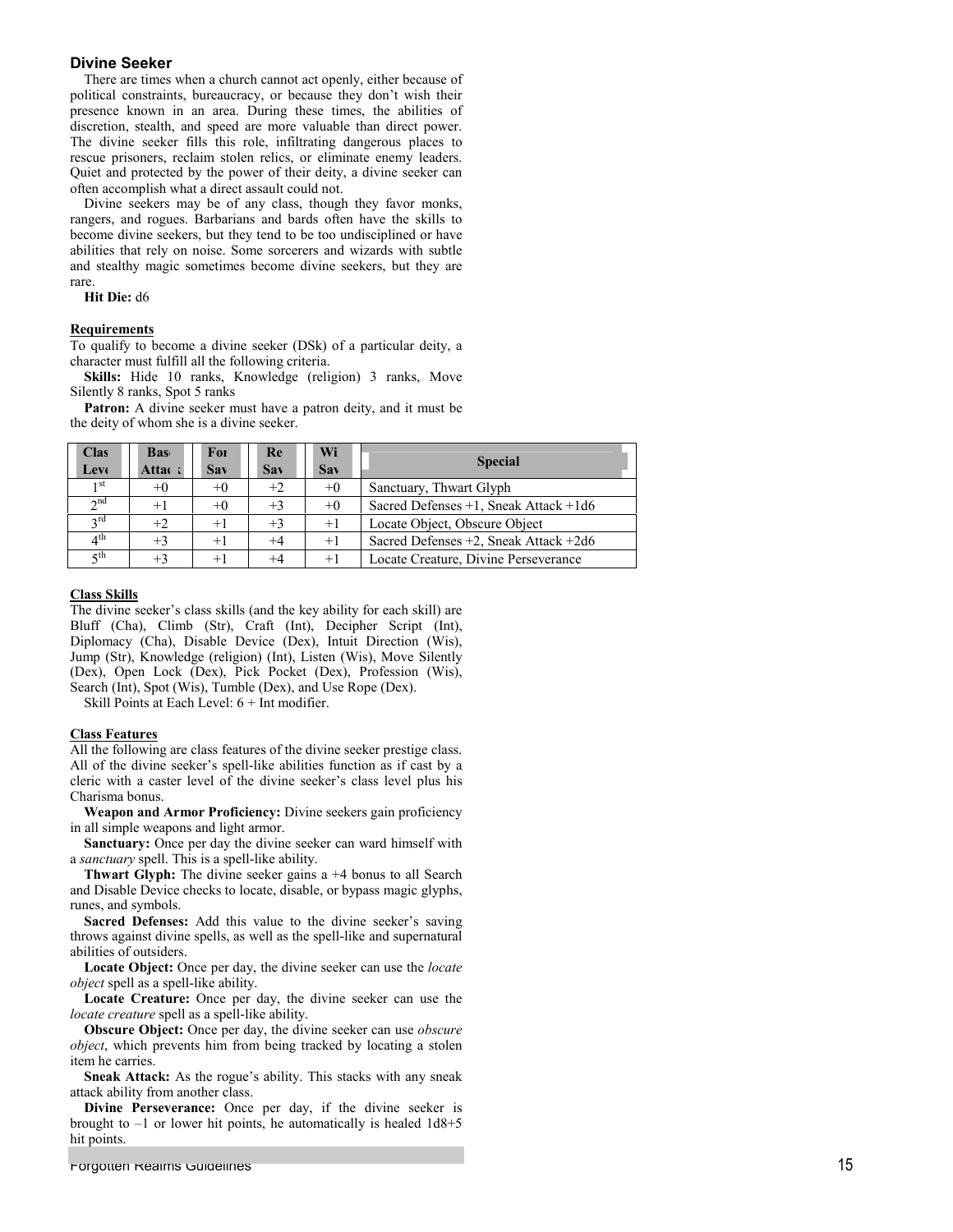Cleric Domains<br>The deities of Faerûn watch over a number of domains of interest. In addition to the domains described in the *Player's Handbook*, various deities permit clerics to choose from the additional domains presented here. These new domains follow all the rules presented for domains in the description of the cleric class in the *Player's Handbook;* a cleric may choose any two domains listed in his deity's entry .

# **Air Domain**

**Deities:** Aerdrie Faenya, Akadi, Shaundakul, Sheela Peryroyl, Valkur.

**Granted Power and Spells:** As *Player's Handbook.* 

# **Animal Domain**

**Deities:** Aerdrie Faenya, Baervan Wildwanderer, Chauntea, Fenmarel Mestarine, Gwaeron Windstrom, Lurue, Mielikki, Nobanion, Shiallia, Silvanus, Thard Harr, Ulutiu, Uthgar. **Granted Power and Spells:** As *Player's Handbook.* 

# **Cavern**<br>Deity:

Callarduran Smoothhands, Geb, Grumbar, Segojan Earthcaller.

**Granted Power:** You gain the dwarven ability of stonecunning. If you already possess stonecunning, your racial bonus for stonecunning increases from  $+2$  bonus to  $+4$  on checks to notice unusual stonework.

*Cavern Domain Spells* 

- 1 Detect secret passages
- 2 Darkness
- 3 Meld into stone
- 4 Leomund's secure shelter
- 5 Passwall
- 6 Find the path
- 7 Maw of stone
- 8 Earthquake
- 9 Imprisonment

# **Chaos Domain**

**Deities:** Aerdrie Faenya, Angharradh, Corellon Larethian, Deep Sashelas, Dugmaren Brightmantle, Eilistraee, Erevan Ilesere, Fenmarel Mestarine, Finder Wyvernspur, Garagos, Haela Brightaxe, Hanali Celanil, Labelas Enoreth, Lliira, Lurue, Nepthys, Rillifane Rallathil, Sehanine Moonbow, Selûne, Sharess, Sharindlar, Shaundakul, Shevarash, Solonor Thelandira, Sune, Tempus, Thard Harr, Tymora, Uthgar, Valkur.

**Granted Power and Spells:** As *Player's Handbook.* 

# **Charm**

**Deity:** Eilistraee, Hanali Celanil, Lliira, Milil, Oghma, Sharess, Sharindlar, Sheela Peryroyl, Sune.

**Granted Power:** You can boost your Charisma by 4 points once per day. Activating this power is a free action. The Charisma increase lasts 1 minute.

*Charm Domain Spells* 

- 1 Charm person
- 2 Calm emotions
- 3 Suggestion
- 4 Emotion
- 5 Charm monster
- 6 Geas/quest
- 7 Insanity
- 8 Demand
- 9 Dominate monster

## **Craft**

**Deity:** Callarduran Smoothhands, Deneir, Dugmaren Brightmantle, Dumathoin, Flandal Steelskin, Garl Glittergold, Geb, Gond, Moradin, Thoth.

**Granted Power:** You cast Creation spells at +1 caster level and gain Skill Focus ( $a + 2$  bonus) in the Craft skill of your choice.

*Craft Domain Spells* 

- 1 Animate rope
- 2 Wood shape
- 3 Stone shape
- 4 Minor creation
- 5 Wall of stone
- 6 Fantastic machine
- 7 Major creation
- 8 Forcecage
- 9 Greater fantastic machine

#### **Death Domain**

**Deities:** Jergal, Kelemvor, Osiris, Urogalan. **Granted Power and Spells:** As *Player's Handbook.* 

#### **Destruction Domain**

**Deities:** Garagos, Istishia, Kossuth. Granted Power and Spells: As Player's Handbook.

# **Drow**

**Deity:** Eilistraee. **Granted Power:** Free Lightning Reflexes feat.

*Drow Domain Spells* 

- 1 Cloak of dark power
- 2 Clairvoyance
- 3 Suggestion
- 4 Discern lies
- 5 Spiderform
- 6 Greater dispelling
- 7 Word of chaos
- 8 Greater planar ally
- 9 Gate

# **Dwarf**

**Deity:** Berronar Truesilver, Clangeddin, Dugmaren Brightmantle, Dumathoin, Gorm Gulthyn, Haela Brightaxe, Marthammor Duin, Moradin, Sharindlar, Thard Harr, Vergadain. **Granted Power:** Free Great Fortitude feat.

*Dwarf Domain Spells* 

- 1 Magic weapon
- 2 Endurance
- 3 Glyph of warding
- 4 Greater magic weapon
- 5 Fabricate
- 6 Stone tell
- Dictum
- 8 Protection from spells
- 9 Elemental swarm (Earth spell only)

# **Earth Domain**

**Deities:** Callarduran Smoothhands, Chauntea, Dumathoin, Geb, Gond, Grumbar, Moradin, Segojan Earthcaller, Urogalan. **Granted Power and Spells:** As *Player's Handbook.* 

#### **Elf**

**Deity:** Aerdrie Faenya, Corellon Larethian, Deep Sashelas, Erevan Ilesere, Fenmarel Mestarine, Hanali Celanil, Labelas Enoreth, Rillifane Rallathil, Sehanine Moonbow, Shevarash, Solonor Thelandira.

**Granted Power:** Free Point Blank Shot feat.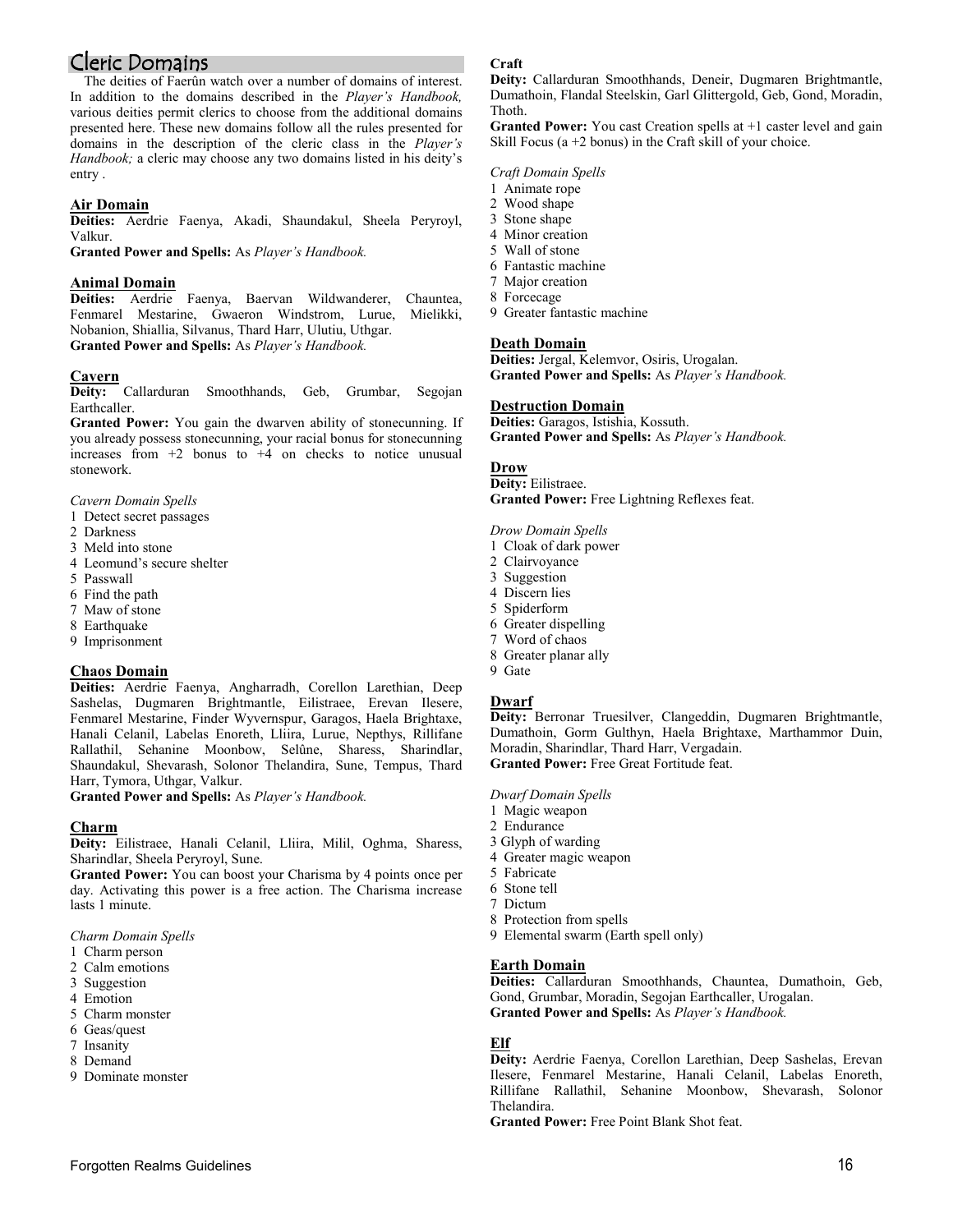#### *Elf Domain Spells*

- 1 True strike
- 2 Cat's grace
- 3 Snare
- 4 Tree stride
- 5 Commune with nature
- 6 Find the path
- 7 Liveoak
- 8 Sunburst
- 9 Antipathy

# **Family**

**Deity:** Berronar Truesilver, Cyrrollalee, Hathor, Isis, Yondalla. **Granted Power:** Unity ward: As a free action, you may protect a number of creatures equal to your Charisma modifier with a +4 dodge bonus to AC. This supernatural ability lasts 1 round per level. An affected creature loses this protection if it moves more than 10 feet from you. You may affect yourself with this ability.

*Family Domain Spells* 

- 1 Bless
- 2 Shield other
- 3 Helping hand
- 4 Imbue with spell ability
- 5 Hallow
- 6 Heroes' feast
- 7 Succor
- 8 Protection from spells
- 9 Prismatic sphere

# **Fate**

**Deity:** Hathor, Hoar, Jergal, Kelemvor, Savras.

**Granted Power:** You gain the Uncanny Dodge ability of a 3rd level rogue. If you have another class that grants the uncanny dodge ability, treat your level in that class as three higher for determining your uncanny dodge ability.

*Fate Domain Spells*

- 1 True strike
- 2 Augury
- 3 Bestow curse
- 4 Status
- 5 Mark of justice
- 6 Geas/quest
- 7 Vision
- 8 Mind blank
- 9 Foresight

# **Fire Domain**

**Deities:** Gond, Kossuth. **Granted Power and Spells:** As *Player's Handbook.* 

# **Gnome**

**Deity:** Baervan Wildwanderer, Baravar Cloakshadow, Callarduran Smoothhands, Flandal Steelskin, Gaerdal Ironhand, Garl Glittergold, Segojan Earthcaller.

**Granted Power:** You cast all illusion spells at +1 caster level.

*Gnome Domain Spells*

- 1 Silent image
- 2 Endurance
- 3 Minor image
- 4 Minor creation
- 5 Hallucinatory terrain
- 6 Fantastic machine
- 7 Screen
- 8 Otto's irresistible dance
- 9 Summon nature's ally (earth elementals or animals only)

# **Good Domain**

**Deities:** Aerdrie Faenya, Angharradh, Anhur, Arvoreen, Baervan Wildwanderer, Baravar Cloakshadow, Berronar Truesilver, Chauntea, Clangeddin, Corellon Larethian, Cyrrollalee, Deep Sashelas, Deneir, Dugmaren Brightmantle, Eilistraee, Eldath, Flandal Steelskin, Gaerdal Ironhand, Garl Glittergold, Gorm Gulthyn, Gwaeron Windstrom, Haela Brightaxe, Hanali Celanil, Hathor, Horus-Re, Ilmater, Isis, Labelas Enoreth, Lathander, Lliira, Lurue, Marthammor Duin, Mielikki, Milil, Moradin, Mystra, Nephthys, Nobanion, Osiris, Rillifane Rallathil, Segojan Earthcaller, Sehanine Moonbow, Selûne, Sharess, Sharindlar, Shiallia, Solonor Thelandira, Sune, Thard Harr, Torm, Tymora, Tyr, Valkur, Yondalla. **Granted Power and Spells:** As *Player's Handbook.* 

# **Halfling**

**Deity:** Arvoreen, Brandobaris, Cyrrollalee, Sheela Peryroyl, Urogalan, Yondalla.

**Granted Power:** You gain the ability to add your Charisma modifier to your Climb, Jump, Move Silently, and Hide checks. This extraordinary ability is a free action that lasts 10 minutes. It can be used once a day.

#### *Halfling Domain Spells*

- 1 Magic stone
- 2 Cat's grace
- 3 Magic vestment
- 4 Freedom of movement
- 5 Mordenkainen's faithful hound
- 6 Move earth
- 7 Shadow walk
- 8 Word of recall
- 9 Foresight

# **Healing Domain**

**Deities:** Berronar Truesilver, Ilmater, Lurue, Sharindlar, Torm. **Granted Power and Spells:** As *Player's Handbook.* 

# **Illusion**

**Deity:** Akadi, Azuth, Baravar Cloakshadow, Mystra. **Granted Power:** You cast all illusion spells at +1 caster level.

*Illusion Domain Spells* 

- 1 Silent image
- 2 Minor image
- 3 Displacement
- 4 Phantasmal killer
- 5 Persistent image
- 6 Mislead
- 7 Project image
- 8 Screen
- 9 Weird

# **Knowledge Domain**

**Deities:** Azuth, Deep Sashelas, Deneir, Dugmaren Brightmantle, Dumathoin, Gond, Gwaeron Windstrom, Labelas Enoreth, Milil, Mystra, Oghma, Savras, Sehanine Moonbow, Siamorphe, Thoth, Tyr, Waukeen.

Granted Power and Spells: As Player's Handbook.

#### **Law Domain**

**Deities:** Arvoreen, Azuth, Berronar Truesilver, Clangeddin, Cyrrollalee, Gaerdal Ironhand, Gorm Gulthyn, Helm, Hoar, Horus-Re, Ilmater, Jergal, Kelemvor, Moradin, Nobanion, Osiris, Red Knight, Savras, Siamorphe, Torm, Tyr, Ulutiu, Urogalan, Yondalla. **Granted Power and Spells:** As *Player's Handbook.* 

# **Luck Domain**

**Deity:** Brandobaris, Erevan Ilesere, Haela Brightaxe, Oghma, Tymora, Vergadain.

**Granted Power and Spells:** As *Player's Handbook.*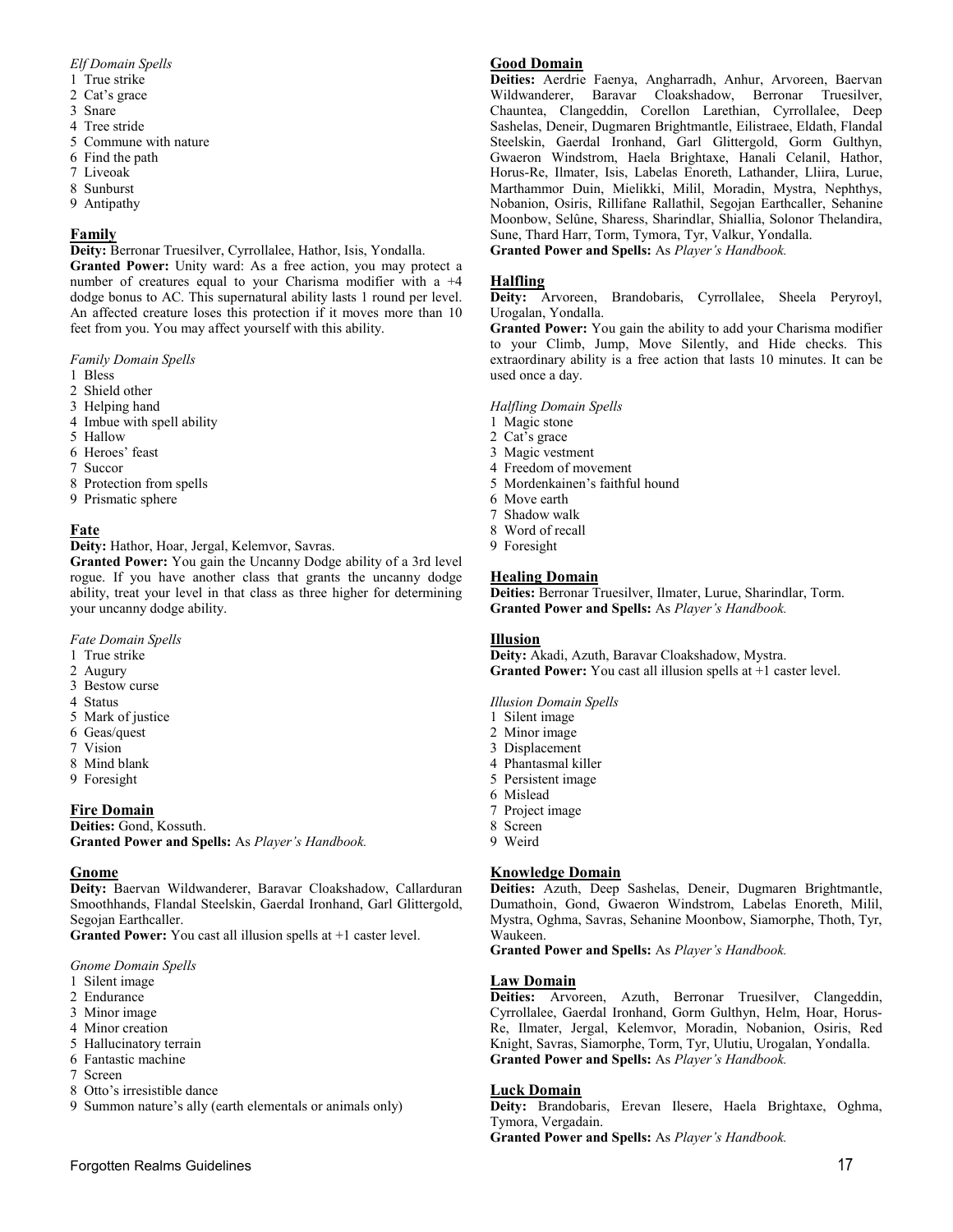# **Magic Domain**

**Deities:** Azuth, Deep Sashelas, Isis, Mystra, Savras, Thoth. **Granted Power and Spells:** As *Player's Handbook.* 

# **Metal**

**Deity:** Dumathoin, Flandal Steelskin, Gond, Grumbar.

**Granted Power:** Free Martial (or Exotic) Weapon Proficiency and Weapon Focus with your choice of hammer.

*Metal Domain Spells* 

- 1 Magic weapon
- 2 Heat metal
- 3 Keen edge
- 4 Rusting grasp
- 5 Wall of iron
- 6 Blade barrier
- 7 Transmute metal to wood
- 8 Iron body
- 9 Repel metal or stone

# **Moon**

**Deity:** Eilistraee, Hathor, Sehanine Moonbow, Selûne, Sharindlar. **Granted Power:** Turn or destroy lycanthropes as a good cleric turns or destroys undead. You can use this ability a total number of times per day equal to  $3 +$  your Charisma modifier.

*Moon Domain Spells* 

- 1 Faerie fire
- 2 Moonbeam
- 3 Moon blade
- 4 Emotion
- 5 Moon path
- 6 Permanent image
- 7 Insanity
- 8 Animal shapes
- 9 Moonfire

## **Nobility**

**Deity:** Horus-Re, Nobanion, Red Knight, Siamorphe.

**Granted Power:** You have the spell-like ability to inspire allies, giving them  $a + 2$  morale bonus to saving throws, attack rolls, ability checks, skill checks, and weapon damage rolls. Allies must be able to hear you speak for 1 round. Using this ability is a standard action. It lasts a number of rounds equal to your Charisma modifier, and may be used once per day.

*Nobility Domain Spells* 

- 1 Divine favor
- 2 Enthrall
- 3 Magic vestment
- 4 Discern lies
- 5 Greater command
- 6 Geas/quest
- 7 Repulsion
- 8 Demand
- 9 Storm of vengeance

# **Ocean**

**Deity:** Deep Sashelas, Istishia, Ulutiu, Valkur.

**Granted Power:** You have the supernatural ability to breathe water as if under the effect of a *water breathing* spell, for up to ten rounds per level. This effect occurs automatically as soon as it applies, lasts until it runs out or is no longer needed, and can operate multiple times per day (up to the total daily limit of rounds).

*Ocean Domain Spells* 

- 1 Endure elements
- 2 Sound burst
- 3 Water breathing
- 4 Freedom of movement

# Forgotten Realms Guidelines 18

- 5 Wall of ice
- 6 Otiluke's freezing sphere
- 7 Waterspout
- 8 Maelstrom
- 9 Elemental swarm (cast as a water spell only)

# **Planning**

**Deity:** Gond, Helm, Ilneval, Red Knight, Ubtao. **Granted Power:** Free Extend Spell feat.

*Planning Domain Spells* 

- 1 Deathwatch
- 2 Augury
- 3 Clairaudience/clairvoyance
- 4 Status
- 5 Detect scrying
- 6 Heroes' feast
- 7 Greater scrying
- 8 Discern location
- 9 Time stop

# **Plant Domain**

**Deities:** Angharradh, Baervan Wildwanderer, Chauntea, Eldath, Fenmarel Mestarine, Gwaeron Windstrom, Mielikki, Osiris, Rillifane Rallathil, Sheela Peryroyl, Shiallia, Silvanus, Solonor Thelandira, Thard Harr, Ubtao.

Granted Power and Spells: As Player's Handbook.

# **Portal**

# **Deity:** Shaundakul.

**Granted Power:** You can detect an active or inactive *portal* as if it were a normal secret door (DC 20).

*Portal Domain Spells* 

- 1 Summon monster I
- 2 Analyze portal
- 3 Dimensional anchor
- 4 Dimension door
- 5 Teleport
- 6 Banishment
- 7 Etherealness
- 8 Maze
- 9 Gate

# **Protection Domain**

**Deities:** Angharradh, Arvoreen, Baravar Cloakshadow, Berronar Truesilver, Chauntea, Corellon Larethian, Dumathoin, Eldath, Gaerdal Ironhand, Garl Glittergold, Geb, Gorm Gulthyn, Helm, Kelemvor, Lathander, Marthammor Duin, Moradin, Nepthys, Rillifane Rallathil, Selûne, Shaundakul, Silvanus, Sune, Tempus, Torm, Tymora, Ubtao, Urogalan, Valkur, Waukeen, Yondalla. **Granted Power and Spells:** As *Player's Handbook.* 

# **Renewal**

**Deity:** Angharradh, Chauntea, Finder Wyvernspur, Kossuth, Lathander, Shiallia, Silvanus.

**Granted Power:** If you fall below 0 hit points, you regain a number of hit points equal to 1d8 + your Charisma modifier. This supernatural ability functions once per day. If an attack brings you to  $-10$  hit points or below, you die before this granted power takes effect.

*Renewal Domain Spells* 

- 1 Charm person
- 2 Lesser restoration
- 3 Remove disease
- 4 Reincarnate
- 5 Atonement
- 6 Heroes' feast
- 7 Greater restoration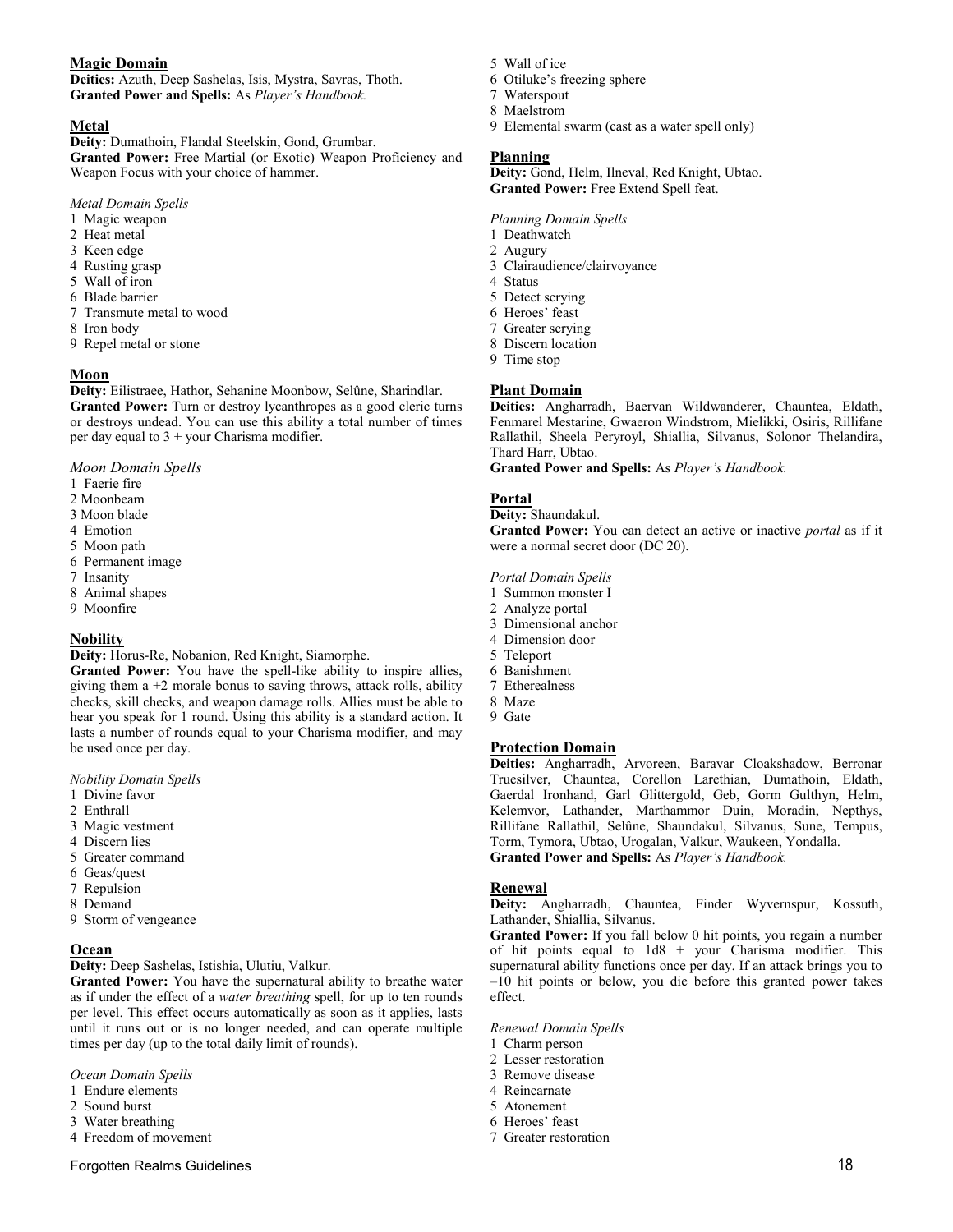8 Polymorph any object

9 Freedom

# **Retribution**

### **Deity:** Hoar, Horus-Re, Osiris, Shevarash, Tyr.

**Granted Power:** If you have been harmed by someone in combat, you may make a strike of vengeance with a melee or missile weapon against that person on your next action. If this attack hits, you deal maximum damage. You may use this supernatural ability once per day.

*Retribution Domain Spells* 

- 1 Shield of faith
- 2 Endurance
- 3 Speak with dead
- 4 Fire shield
- 5 Mark of justice
- 6 Banishment
- 7 Spell turning
- 8 Discern location
- 9 Storm of vengeance

# **Rune**

**Deity:** Deneir, Dugmaren Brightmantle, Mystra. **Granted Power:** Free Scribe Scroll feat.

*Rune Domain Spells* 

- 1 Erase
- 2 Secret page
- 3 Glyph of warding
- 4 Explosive runes
- 5 Lesser planar binding
- 6 Greater glyph of warding
- 7 Drawmij's instant summons
- 8 Symbol
- 9 Teleportation circle

# **Scalykind**

**Deity:** Finder Wyvernspur, Ubtao.

**Granted Power:** Rebuke or command animals (reptiles and snakes) as an evil cleric rebukes or commands undead. Use this ability a total number of times per day equal to  $3 +$ your Charisma modifier.

*Scalykind Domain Spells*

- 1 Magic fang
- 2 Animal trance\*
- 3 Greater magic fang
- 4 Poison
- 5 Animal growth\*
- 6 Eyebite
- 7 Creeping Doom (composed of tiny snakes)
- 8 Animal shapes\*
- 9 Shapechange
- \*Affects ophidian or reptilian creatures only.

# **Spell**

**Deity:** Azuth, Mystra, Savras, Thoth. **Granted Power:** You get a +2 bonus to Concentration and Spellcraft checks.

*Spell Domain Spells* 

- 1 Mage armor
- 2 Silence
- 3 Anyspell
- 4 Rary's mnemonic enhancer
- 5 Break enchantment
- 6 Greater anyspell
- 7 Limited wish
- 8 Antimagic field
- 9 Mordenkainen's disjunction

# Forgotten Realms Guidelines 19

# **Storms**

**Deity:** Aerdrie Faenya, Anhur, Isis, Istishia. **Granted Power:** You gain electrical resistance 5.

*Storms Domain Spells* 

- 1 Entropic shield
- 2 Gust of wind
- 3 Call lightning
- 4 Sleet storm
- 5 Ice storm
- 6 Summon monster VI (air spell only)
- 7 Control weather
- 8 Whirlwind
- 9 Storm of vengeance

# **Strength Domain**

**Deities:** Anhur, Clangeddin, Garagos, Helm, Ilmater, Lathander, Tempus, Torm, Uthgar.

**Granted Power and Spells:** As *Player's Handbook.* 

# **Suffering**

#### **Deity:** Ilmater, Kossuth.

**Granted Power:** You may use a pain touch once per day. Make a melee touch attack against a living creature, which sustains a  $-2$ enhancement penalty to Strength and Dexterity for 1 minute. This spell-like ability does not affect creatures immune to critical hits.

*Suffering Domain Spells* 

- 1 Bane
- 2 Endurance
- 3 Bestow curse
- 4 Enervation
- 5 Feeblemind
- 6 Harm
- 7 Eyebite (sicken effect only)
- 8 Symbol (pain effect only)
- 9 Horrid wilting

# **Sun Domain**

**Deities:** Horus-Re, Lathander. **Granted Power and Spells:** As *Player's Handbook.* 

#### **Time**

**Deity:** Grumbar, Labelas Enoreth. **Granted Power:** Free Improved Initiative feat.

*Time Domain Spells* 

- 1 True strike
- 2 Gentle repose
- 3 Haste
- 4 Freedom of movement
- 5 Permanency
- 6 Contingency
- 7 Mass haste
- 8 Foresight
- 9 Time stop

# **Trade**

**Deity:** Nepthys, Shaundakul, Vergadain, Waukeen.

**Granted Power:** You may *detect thoughts* once per day as a spelllike ability, affecting one target and lasting a number of minutes equal to your Charisma modifier. Activating this power is a free action.

*Trade Domain Spells*  1 Message

3 Veil of grace and splendor

2 Converted

4 Sending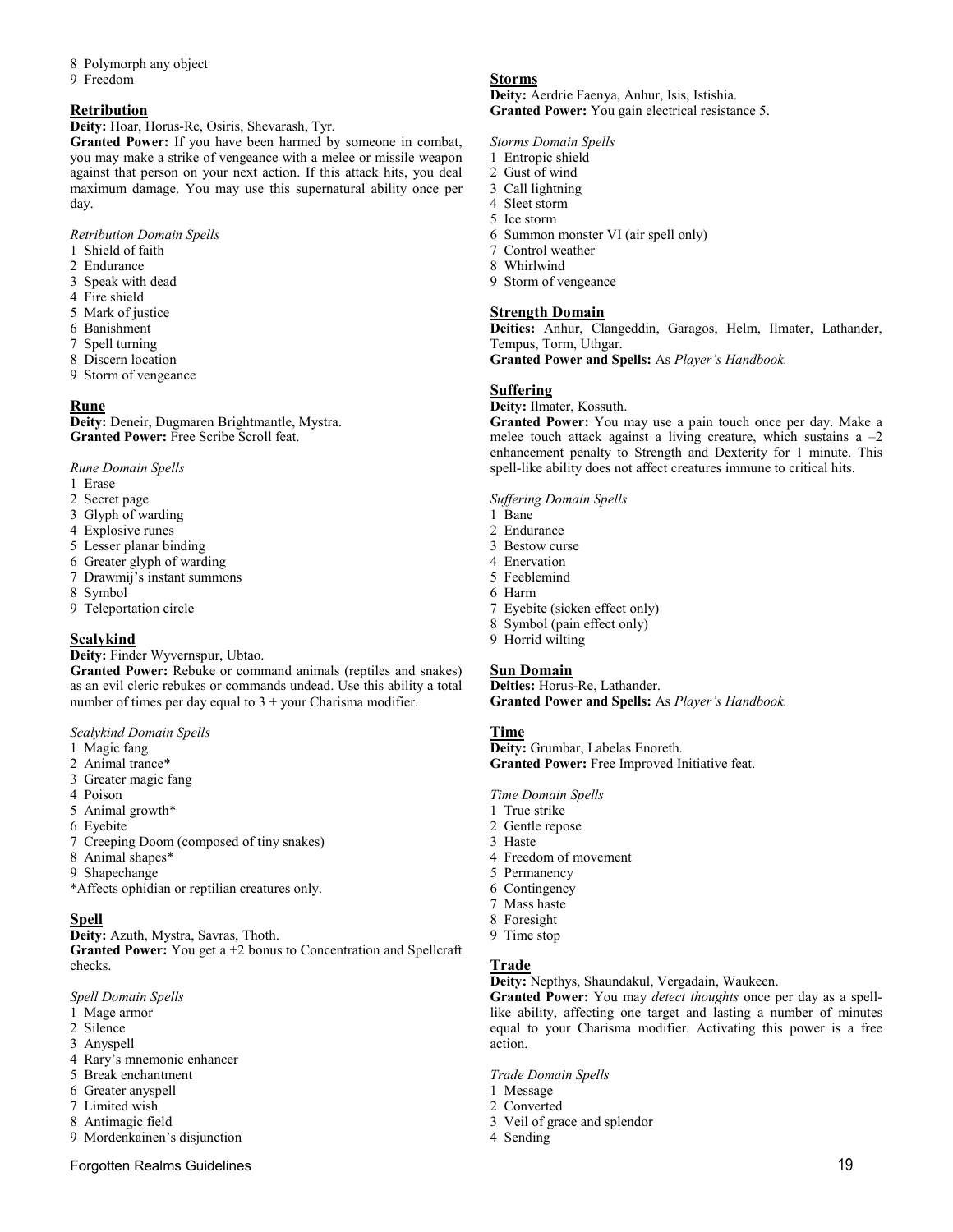- 5 Fabricate
- 6 True seeing
- 7 Mordenkainen's magnificent mansion
- 8 Mind blank
- 9 Discern location

# **Travel Domain**

**Deities:** Akadi, Baervan Wildwanderer, Brandobaris, Fenmarel Mestarine, Gwaeron Windstrom, Hoar, Istishia, Kelemvor, Marthammor Duin, Mielikki, Oghma, Sehanine Moonbow, Selûne, Sharess, Shaundakul, Tymora, Waukeen. **Granted Power and Spells:** As *Player's Handbook.* 

# **Trickery**

**Deity:** Akadi, Baravar Cloakshadow, Brandobaris, Erevan Ilesere, Garl Glittergold, Mask, Oghma, Vergadain. **Granted Power and Spells:** As *Player's Handbook.* 

# **War Domain**

**Deities:** Anhur, Arvoreen, Clangeddin, Corellon Larethian, Gaerdal Ironhand, Garagos, Gorm Gulthyn, Gruumsh, Haela Brightaxe, Moradin, Red Knight, Shevarash, Solonor Thelandira, Tempus, Tyr, Uthgar.

**Granted Power and Spells:** As *Player's Handbook.* 

# **Water Domain**

**Deities:** Deep Sashelas, Eldath, Isis, Istishia, Silvanus, Umberlee. **Granted Power and Spells:** As *Player's Handbook.*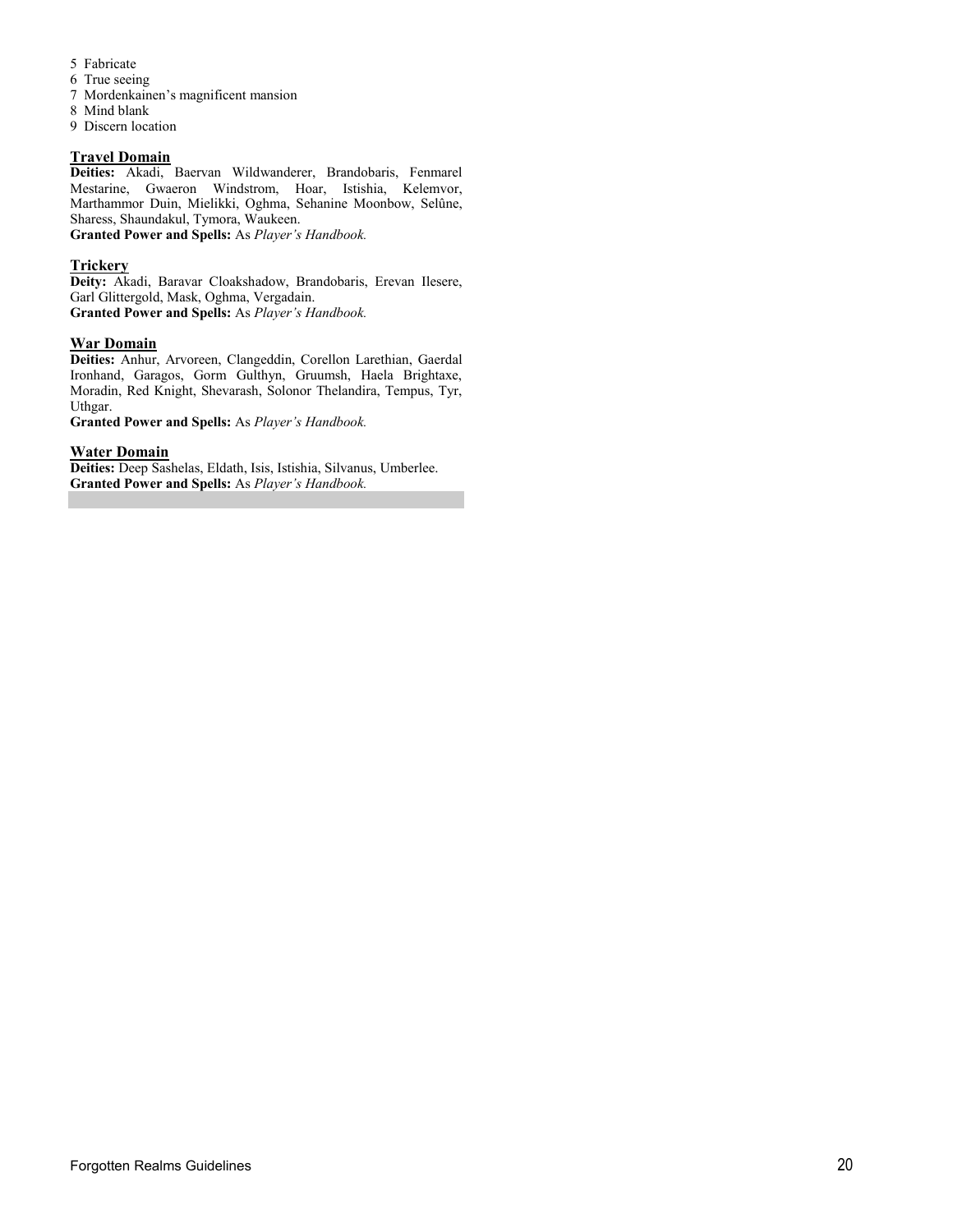**Rune Magic In the snow-bound mountains of the North, dwarves and giants** have dwelled for uncounted years, rivals and enemies whose deeds and lands are only rumored in the lands of humankind. In the lore of the shield dwarves, runes—carefully inscribed symbols from the secret characters of the dwarven alphabet—can be carved to hold spells of great potency.

### **Learning the Runes**

 In order to make use of rune magic, a character must learn the Inscribe Rune feat, meeting all of the feat's prerequisites. Rune magic is strongly tied to the deities of dwarf- and giant-kind, and is thus the province of divine spellcasters. Some students of rune magic choose to virtually abandon the normal practice of magic in order to concentrate on their chosen medium, becoming Runecasters of great power.

# **Creating Runes**

 If you know the Inscribe Rune feat, any divine spell you currently have prepared can instead be cast as a rune. A rune is a temporary magical writing similar to a scroll. It can be triggered once before it loses its magical power, but it lasts indefinitely until triggered. A rune written or painted on a surface fades away when expended, erased, or dispelled, but a rune carved into a surface remains behind as a bit of nonmagical writing even after its magic has been expended.

Inscribing a rune takes 10 minutes plus the casting time of the spell to be included. When you create a rune, you can set the caster level anywhere between the minimum caster level necessary to cast the spell in question and no higher than your own level. When you create a rune, you make any choices that you would normally make when casting the spell.

 You must provide any material components or focuses the spell requires. If casting the spell would reduce your XP total, you pay the cost upon beginning the rune in addition to the XP cost for making the rune itself. Likewise, material components are consumed when you begin writing, but focuses are not. (A focus used in casting a rune can be reused.)

Inscribing a rune requires a Craft skill check with a DC of  $20 +$  the level of the spell used. The Craft skill you use is anything appropriate to the task of creating a written symbol on a surface (metalworking, calligraphy, gemcutting, stonecarving, and so on). You paint, draw, or engrave the rune onto a surface (dwarves usually engrave their runes in stone or metal in order to take advantage of their racial affinity for these items) and make the check.

 If the check fails, the rune is imperfect and cannot hold the spell. The act of writing triggers the prepared spell, whether or not the Craft check is successful, making the spell unavailable for casting until you rest and regain spells. That is, the spell is expended from your currently prepared spells, just as if it had been cast.

 A single object of medium size or smaller can hold only one rune. Larger objects can hold one rune per 25 square feet (an area 5 feet square) of surface area. Runes cannot be placed on creatures. The rune has a base price of the spell level  $\langle$ ts>> caster level  $\langle$ ts>> 100 gp (a 0-level spell counts as 1/2 level). You must spend 1/25 of its base price in XP and use up raw materials costing half this base price. A rune's market value equals its base price.

#### **Triggering Runes**

Whoever touches the rune triggers the rune and becomes the target of the spell placed in it. The rune's creator may touch the rune safely without triggering it, or deliberately trigger it if he so desires (runemakers often carry healing or restorative runes for just this purpose). The rune itself must be touched in order to trigger it, so an object with a rune may be handled safely as long as care is taken to avoid contacting the rune. If the spell only affects objects, than an object must somehow trigger the rune.

 As with a *symbol* spell, a rune cannot be placed upon a weapon with the intent of having the rune triggered when the weapon strikes a foe.

 Unlike the spell *glyph of warding,* the rune-spell is not concealed in any way and is obvious to anyone inspecting the object holding the rune. A *read magic* spell allows the caster to identify the spell held in a rune with a successful Spellcraft check (DC  $15 +$  the spell's level).

#### **Disarming Runes**

 Runes can be disarmed or deactivated in several ways. A successful *erase* spell deactivates a rune, but the DC is 15+ your caster level. Touching the rune to *erase* it does not trigger the rune unless the *erase* spell fails to deactivate the rune.

 A *dispel magic* spell targeted on an untriggered rune can dispel its magic if successful (the DC is  $11+$  your caster level). Untriggered runes are not subject to area dispels. Finally, a rogue can use her Disable Device to disable runes at a DC of  $25 +$  the spell's level, like any magic trap.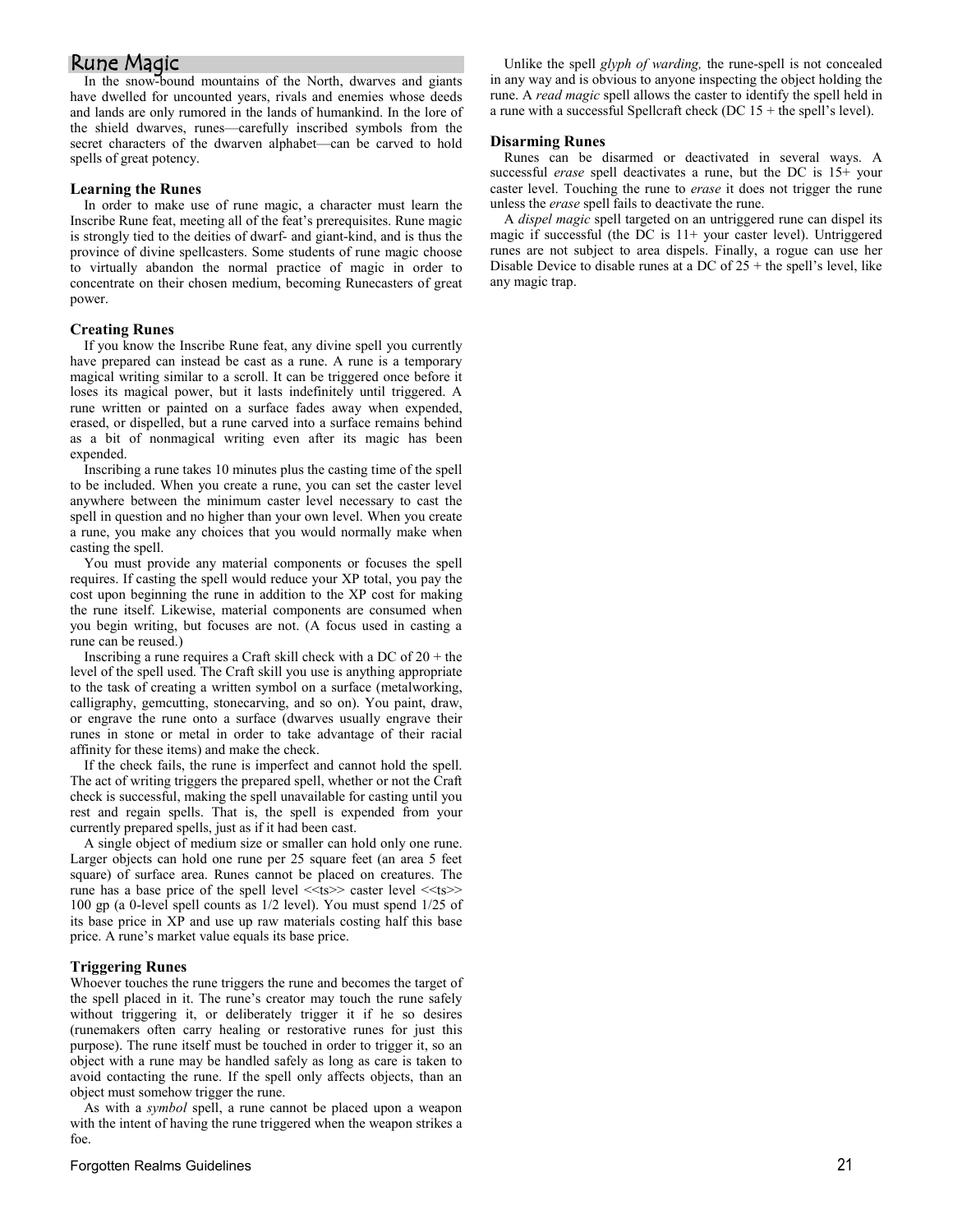# Deities Quick Reference

| <b>Faerûnian Pantheon</b>  |                                                                             |                        |                                                             |
|----------------------------|-----------------------------------------------------------------------------|------------------------|-------------------------------------------------------------|
| $\overline{\mathbf{Name}}$ | <b>Domains</b>                                                              | Align                  | <b>Favored Weapon</b>                                       |
| Akadi                      | Air, Travel, Trickery, Illusion                                             | N                      | Whirlwind (heavy flail)                                     |
| Azuth                      | Magic, Knowledge, Law, Illusion, Spell                                      | LN                     | "The Old Staff" (quarterstaff)                              |
| Chauntea                   | Plant, Animal, Earth, Good, Renewal. Protection                             | NG                     | Hand of Chauntea (scythe)                                   |
| Deneir                     | Good, Arts, Rune, Knowledge                                                 | NG                     | Glyph (dagger)                                              |
| Eldath                     | Good, Plant, Water, Protection                                              | ${\rm NG}$             | Net (light mace, subdual)                                   |
| Finder Wyvernspur          | Chaos, Scalykind, Renewal                                                   | $\overline{\text{CN}}$ | "Sword of Songs" (bastard sword)                            |
| Garagos                    | Chaos, War, Destruction, Strength                                           | $\overline{\text{CN}}$ | His holy symbol (longsword)                                 |
| Gond                       | Craft, Earth, Fire, Knowledge, Metal, Planning                              | $N^{**}$               | Warhammer (warhammer)                                       |
| Grumbar                    | Earth, Cavern, Metal, Time                                                  | ${\bf N}$              | Stony fist (warhammer)                                      |
| Gwaeron Windstrom          | Good, Plant, Animal, Travel, Knowledge                                      | NG                     | "Flameheart" (greatsword)                                   |
| Helm                       | Law, Protection, Strength, Planning                                         | LN                     | Bastard sword (bastard sword)                               |
| Hoar                       | Law, Retribution, Fate, Travel                                              | <b>LN</b>              | Javelin of lightning (javelin)                              |
| Ilmater                    | Healing, Strength, Law, Good, Suffering                                     | LG                     | Open hand (unarmed strike)                                  |
| Istishia                   | Water, Storm, Destruction, Ocean, Travel                                    | ${\bf N}$              | Wave (warhammer)                                            |
| Jergal                     | Law, Fate, Death                                                            | <b>LN</b>              | White glove (scythe)                                        |
| Kelemvor                   | Law, Death, Travel, Protection, Fate                                        | LN                     | Bastard sword (bastard sword)                               |
| Kossuth                    | Fire, Destruction, Renewal, Suffering                                       | $N$ (LN) <sup>*</sup>  | Tendril of flame (spiked chain)                             |
| Lathander                  | Good, Protection, Strength, Sun, Renewal                                    | NG                     | "Dawnspeaker" (light mace)                                  |
| Lliira                     | Chaos, Good, Charm                                                          | $\rm{CG}$              | Six-pointed shuriken (shuriken)                             |
| Lurue                      | Animal, Chaos, Good, Healing                                                | CG                     | Unicorn horn (shortspear)                                   |
| Mielikki                   | Animal, Good, Plant, Travel                                                 | $\overline{\text{NG}}$ | Hornblade (scimitar)                                        |
| Milil                      | Good, Knowledge, Charm                                                      | $\overline{\text{NG}}$ | "Sharptongue" (rapier)                                      |
| Mystra                     | Good, Magic, Knowledge, Illusion, Rune, Spell                               | NG                     | Seven whirling stars (shuriken)                             |
| Nobanion                   | Law, Good, Animal, Nobility                                                 | LG                     | Lion's head (heavy pick)                                    |
| Oghma                      | Knowledge, Luck, Travel, Trickery, Charm                                    | $N^{\ast\ast}$         | Longsword                                                   |
| Red Knight                 | Law, Planning, Nobility, War                                                | LN                     | Light lance or heavy lance                                  |
| Savras                     | Law, Knowledge, Magic, Fate, Spell                                          | <b>LN</b>              | Eye of Savras (dagger)                                      |
| Selûne                     | Travel, Chaos, Good, Moon, Protection                                       | CG                     | The Wand of Four Moons (heavy mace)                         |
| Sharess                    | Chaos, Good, Charm, Travel                                                  | $\rm{CG}$              | Great cat's paw (spiked gauntlet)                           |
| Shaundakul                 | Travel, Chaos, Protection, Air, Portal, Trade                               | $\overline{\text{CN}}$ | "Sword of Shadows" (greatsword)                             |
| Shiallia                   | Good, Plant, Renewal, Animal                                                | $\overline{\text{NG}}$ | Gnarled staff (quarterstaff)                                |
| Siamorphe                  | Law, Nobility, Knowledge                                                    | LN                     | "Noble Might" [scepter] (light mace)                        |
| Silvanus                   | Animal, Plant, Renewal, Water, Protection                                   | ${\bf N}$              | "Great Mallet of Silvanus" (warhammer)                      |
| Sune                       | Chaos, Good, Protection, Charm                                              | $\overline{\text{CG}}$ | Silken sash (whip)                                          |
| Tempus                     | Chaos, Protection, Strength, War                                            | <b>CN</b>              | Battleaxe (battleaxe)                                       |
| Torm                       | Law, Good, Healing, Protection, Strength                                    | LG                     | "Duty's Bond" (greatsword)                                  |
| Tymora                     | Chaos, Good, Luck, Protection, Travel                                       | $\overline{\text{CG}}$ | Spinning coin (shuriken)                                    |
| Tyr<br>Ulutiu (slumbering) | Good, Knowledge, Law, War, Retribution<br>Law, Ocean, Animal                | ${\rm LG}$<br>LN       | Longsword<br>"Harpoon of the Cold Sea" (longspear)          |
| Uthgar                     | Strength, War, Animal, Chaos                                                | <b>CN</b>              | Form of the beast totem spirit (battleaxe)                  |
| Valkur                     |                                                                             |                        |                                                             |
| Waukeen                    | Chaos, Good, Ocean, Air, Protection<br>Knowledge, Travel, Trade, Protection | CG<br>N                | "Captain's Cutlass" (falchion)<br>Cloud of coins (nunchaku) |
| <b>Chultan Pantheon</b>    |                                                                             |                        |                                                             |
| <b>Name</b>                | <b>Domains</b>                                                              | Align                  | <b>Favored Weapon</b>                                       |
| Thard Harr                 | Chaos, Good, Dwarf, Plant, Animal                                           | CG                     | Clawed gauntlet (spiked gauntlet)                           |
| Ubtao                      | Plant, Scalykind, Planning, Protection                                      | N                      | Tyrannosaur head (heavy pick)                               |
| <b>Mulhorandi Pantheon</b> |                                                                             |                        |                                                             |
| Name                       | <b>Domains</b>                                                              | Align                  | <b>Favored Weapon</b>                                       |
| Anhur                      | Chaos, Good, War, Strength, Storm                                           | CG                     | Falchion (falchion)                                         |
| Geb                        | Earth, Craft, Cavern, Protection                                            | $\mathbf N$            | Quarterstaff (quarterstaff)                                 |
| Hathor                     | Good, Family, Moon, Fate                                                    | NG                     | Long cow horns (short sword)                                |
| Horus-Re                   | Law, Good, Sun, Retribution, Nobility                                       | LG                     | Ankh (punch dagger)                                         |
| Isis                       | Good, Storm, Water, Family, Magic                                           | NG                     | Ankh and star (punch dagger)                                |
| Nephthys                   | Chaos, Good, Trade, Protection                                              | $\rm{CG}$              | Lasso (whip)                                                |
| Osiris                     | Law, Good, Plant, Death, Retribution                                        | LG                     | Light flail or heavy flail                                  |
| Thoth                      | Magic, Knowledge, Crafts, Spell                                             | ${\bf N}$              | Quarterstaff (quarterstaff)                                 |
| <b>Drow Pantheon</b>       |                                                                             |                        |                                                             |
| Name                       | <b>Domains</b>                                                              | Align                  | <b>Favored Weapon</b>                                       |
| Eilistraee                 | Drow, Moon, Chaos, Good, Charm                                              | CG                     | Bastard sword (bastard sword)                               |
| <b>Dwarven Pantheon</b>    |                                                                             |                        |                                                             |
| Name                       | <b>Domains</b>                                                              | Align                  | <b>Favored Weapon</b>                                       |
| <b>Berronar Truesilver</b> | Law, Good, Family, Dwarf, Protection, Healing                               | $_{\rm LG}$            | "Wrath of Righteousness" (heavy mace)                       |